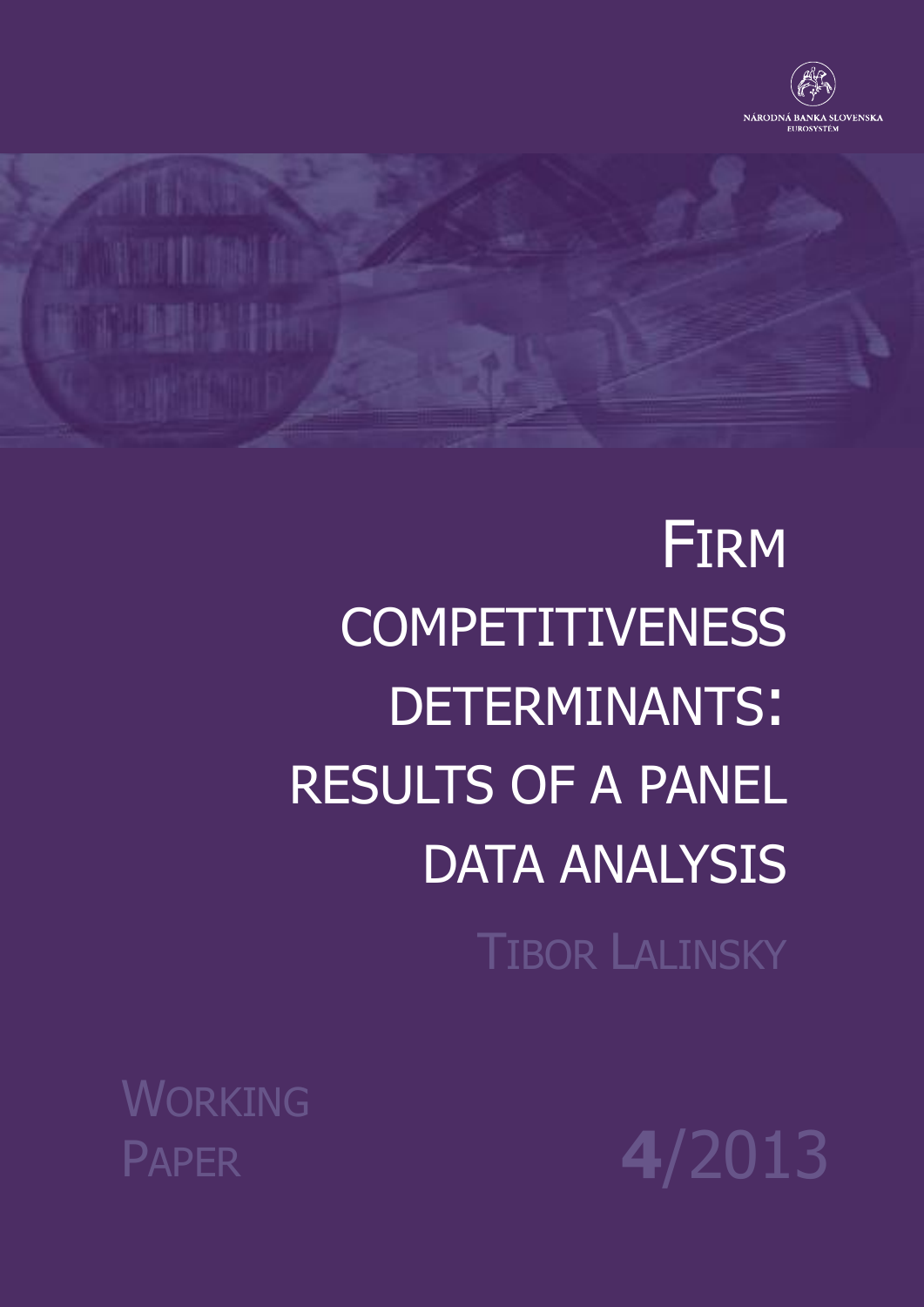

© National Bank of Slovakia www.nbs.sk Imricha Karvaša 1 813 25 Bratislava

research@nbs.sk

December 2013

ISSN 1337-5830

The views and results presented in this paper are those of the authors and do not necessarily represent the official opinion of the National Bank of Slovakia.

All rights reserved.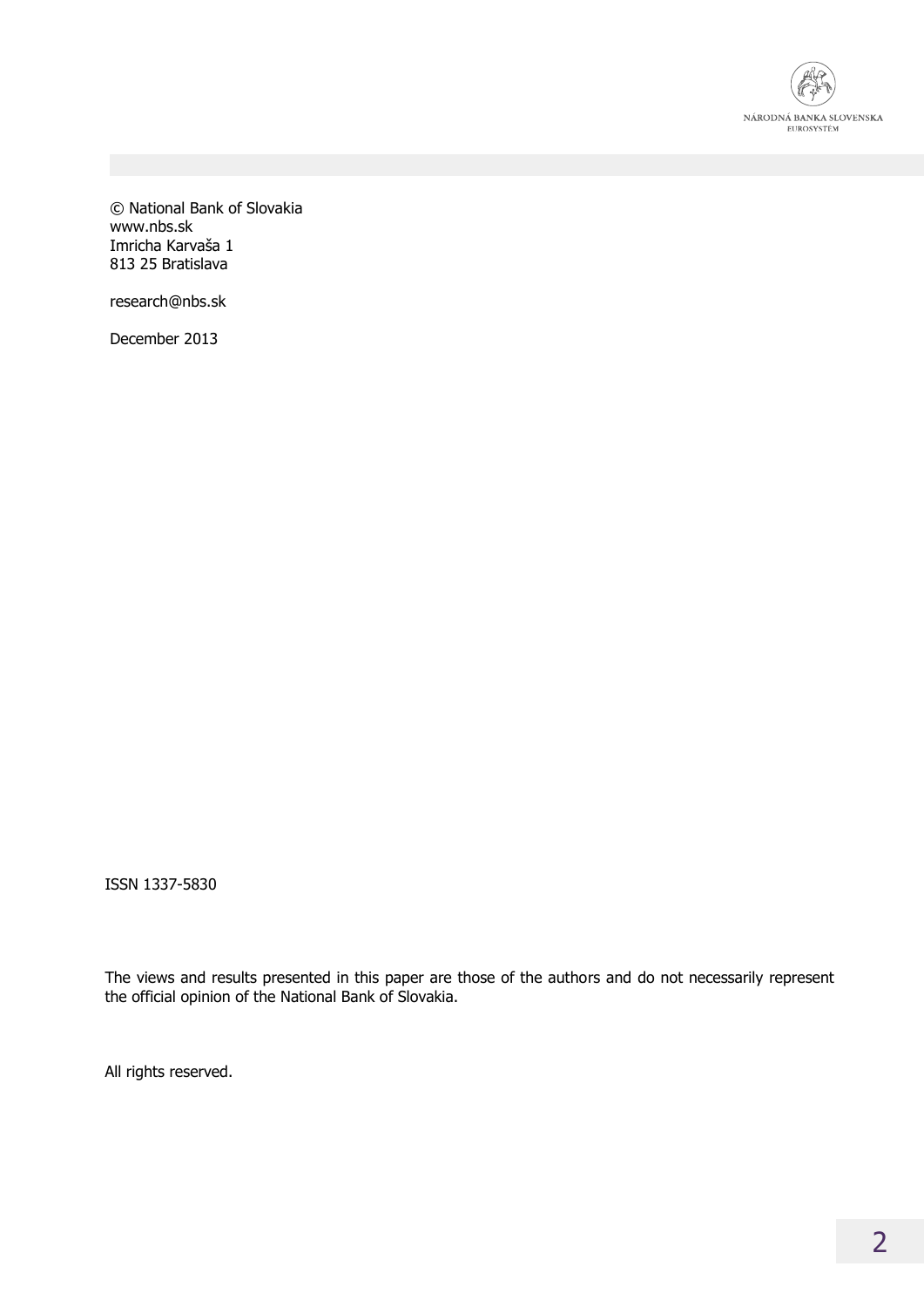

### Firm competitiveness determinants: results of a panel data analysis $<sup>1</sup>$ </sup>

Working paper NBS

### Tibor Lalinsky<sup>2</sup>

#### **Abstract**

This paper combines results of a questionnaire survey with firm level data in order to better explain firm competitiveness. To do this, survey-based information about perceived factors is used to improve explanatory power of quantitative factors. Results from the firm level panel data model confirm that most of the top individual, sector-specific and macro factors of perceived company competitiveness are statistically significant. Different size of the effect across considered competitiveness indicators (proxied by indicators of profitability, productivity, and export performance and market share) suggests that appropriate policy measures aiming at higher overall competitiveness may vary depending on preferred definition of competitiveness. From among the factors we find that perceived impact of energy costs, EU membership and developed consumer sectors count among the most influential ones.

JEL classification: D22, L25 Key words: competitiveness, qualitative factors, firm-level data, panel data

Downloadable at http://www.nbs.sk/en/publications-issued-by-the-nbs/working-papers

 $\overline{a}$ 

 $<sup>1</sup>$  The publication reflects valuable comments made by participants of the Bratislava Economic Meeting</sup> 2012, the Compnet meeting at the European Central Bank and the research seminar at the National Bank of Slovakia.

<sup>&</sup>lt;sup>2</sup> Research Department, NBS, [tibor.lalinsky@nbs.sk](mailto:tibor.lalinsky@nbs.sk)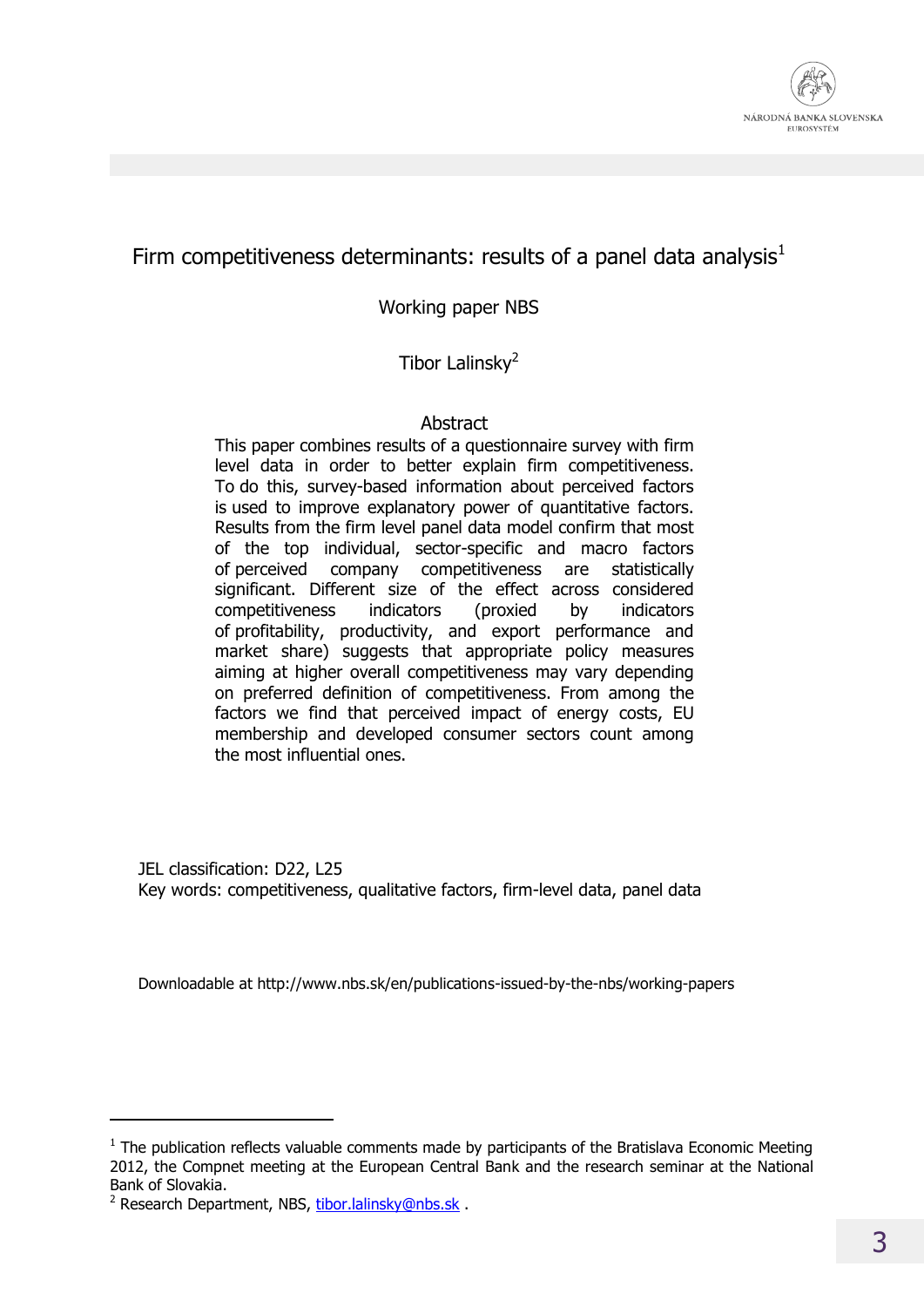# **1. INTRODUCTION**

 $\overline{a}$ 

The recent economic and debt crisis troubling the euro area has intensified discussions on causes and roots of countries' and firms' competitiveness. Missing consensus over a common competitiveness measure complicates competitiveness analysis and makes policy reaction less adequate. Available literature differs relatively widely in terms of an appropriate proxy for company competitiveness indicator. Competitiveness is usually measured by variables related to company productivity, profitability, export performance and/or market share.

These proxies for competitiveness are determined by various factors. Syverson (2010) reviewed impact of a number of company productivity determinants. A meta-analysis based on a large number of studies focused on financial performance was published by Capon et al. (1990). Nwachukwu and Oseghale (2010) concentrated on firm profitability factors in small businesses. Zou and Stan (1998) studied available findings on factors of export performance. A more recent study has been published by Nazar and Saleem (2009), who took closer look at small and medium enterprises' export performance. Taking into account findings from the mentioned meta-analyses one arrives to a relatively large number of potential exogenous and endogenous variables.

An important common characteristic of all four above mentioned competitiveness indicators is a significant time persistence. The dynamic nature of the problem requires application of more advanced regression methods, for instance GMM estimation that is used in most of the current firms' performance related studies. Andersson et al. (2007) analysed firm productivity in relation to firms' trade performance. Feldkircher at al. (2010) used GMM approach to identify determinants of profit margins and concentration ratios in Central, Eastern and Southeastern Europe. Serrasqueiro (2009) applied the method in order to find determinants of company operational return on assets in Portugal. Stephan and Tsapin (2008) studied determinants of price-cost margin and return on assets in Ukraine.

A common feature of the available literature is that it looks mainly on the degree of macro factors' effects and it studies cross-country differences. This is caused by relatively low quality and availability of detailed firm level variables. An efficient way to gain comparable individual company data is to run a questionnaire survey. An import step towards deeper analysis of firm level determinants of performance in European firms was implementation of the EFIGE<sup>3</sup> survey. Results of the survey served as inputs for several studies. The most interesting applications of EFIGE survey results are exploring benefits of combination of a questionnaire survey data with firm level financial data. For example, findings published by Navaretti et al. (2011) confirm positive relationship between export performance and size of the firm, its productivity, ability to innovate and skill intensity of its workforce. Anos-Casero and Udomsaph (2009) combined  $B E E P<sup>4</sup>$  survey and firm level data. Using an OLS approach, they found that infrastructure and governance made the largest contributions to total factor

 $3$  European Firms in a Global Economy. The survey was part of the project led by Bruegel and financially supported by European Commission. See [www.efige.org](http://www.efige.org/) for more information.

<sup>&</sup>lt;sup>4</sup> Business Environment and Enterprise Performance Survey was conducted by the World Bank in 2002 and 2005 in Central and Eastern European (CEE) countries, Russia and Turkey.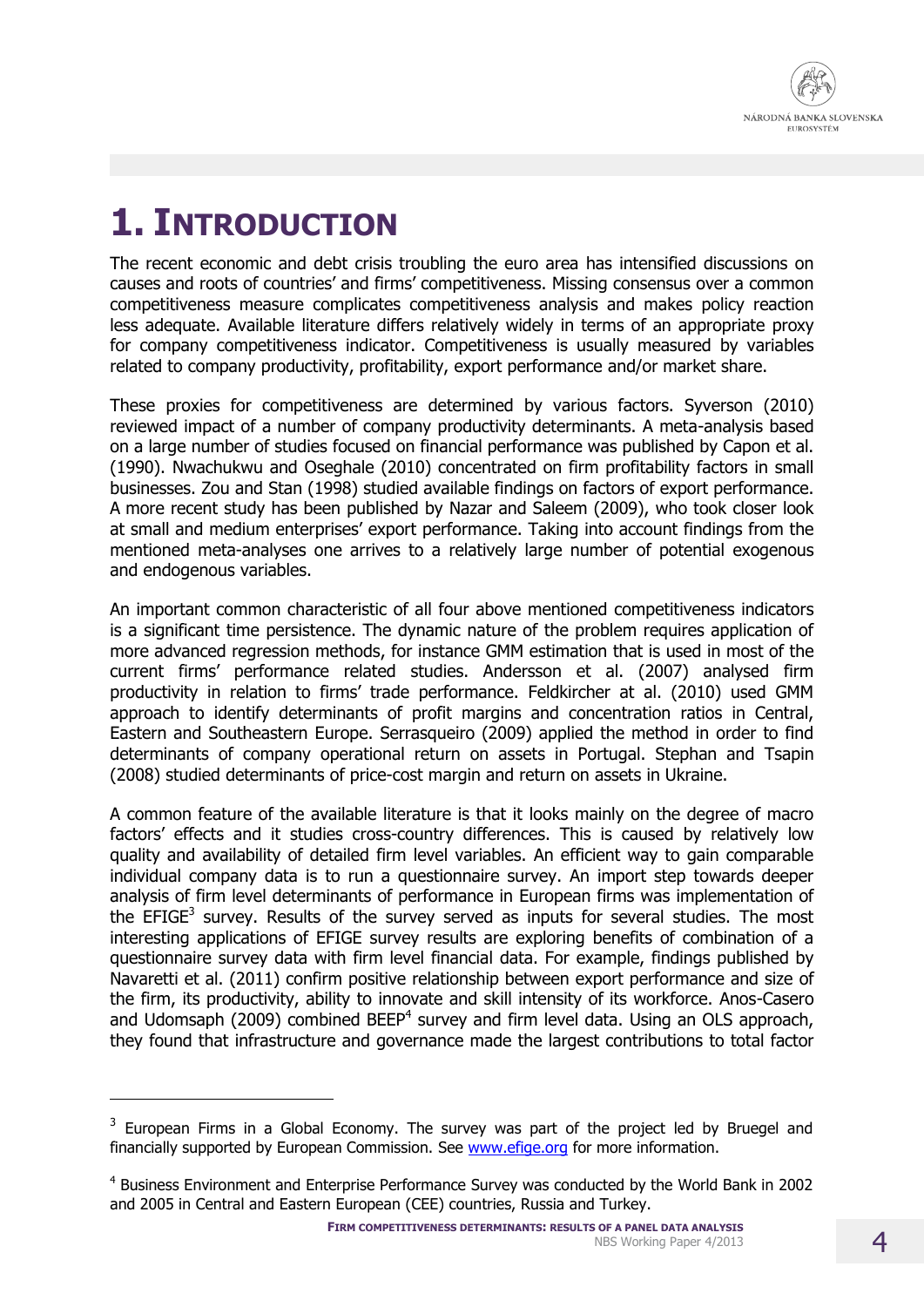productivity growth in CEE countries, Russia and Turkey. Neither this study nor most of the firm-level studies do incorporate data on Slovak companies into their analyses.

Few exemptions include supranational analyses of company performance or competitiveness. Rutkowski (2006) concentrates on impact of inward FDI in Central and Eastern European countries and confirms that they strengthen company profitability and domestic market concentration. Sabarwal and Terrell (2008) explore gender effect on productivity and profitability of Central and Eastern European companies. Using firm level data for 63 countries extracted from the World Bank Enterprise Survey, Dabla-Norris et al. (2010) find that innovation is crucial for firm performance and its effect on productivity is significantly larger in countries with well-developed financial markets. Ospina and Schiffbauer (2010) use the same database to find that competition increases productivity.

Most of the studies incorporating Slovak firm level data are based on a cross-section analyses and ordinary least squares estimations. Some of the more recent publications implement a dynamic panel data approach. Stojcic et al.(2011) study impact of innovation activities on company's market share in several Central and Eastern European countries including Slovakia. Their results indicate that the behaviour of firms in these economies does not differ significantly and the competitiveness of firms is enhanced by higher cost efficiency, productivity of labour and investment.

Having access to Slovak firm-level financial data and results of a competitiveness related survey, we try to fill in the gap in the literature. Besides macro and industry level factors, the analysis presented in the following sections considers several quantitative, but also qualitative firm-level competitiveness factors. The main aim of the paper is to assess the impact of competitiveness factors identified in a survey among top Slovak companies (Lalinsky 2008). To a large extent we are motivated by the above mentioned EFIGE project, its survey and related analyses.

Several analyses indicate that leading Slovak companies are competitive, or at least highly profitable. Erste Group (2010) shows that Slovakia has one of the most efficient nonfinancial corporate sectors. Profitability of Slovak non-financial corporations measured by return on capital remained the highest in the EU even during the economic crisis. However, inadequate space in available literature is devoted to cross-country differences in determinants of profitability or productivity within the euro area.

The analysis presented in this paper tries to shed more light on causality of Slovak firm-level competitiveness, more precisely profitability, productivity, export performance and market share. The second section focuses on methodology and choice of estimation method. The third section describes data sources and its basic statistics. The fourth section presents main results and the final section summarizes key findings.

# **2. METHODOLOGY**

Given the missing consensus on a common indicator of company competitiveness, we consider several indicators of profitability, productivity, export performance and market share, that serve as proxies for competitiveness. The explained variables belong to a group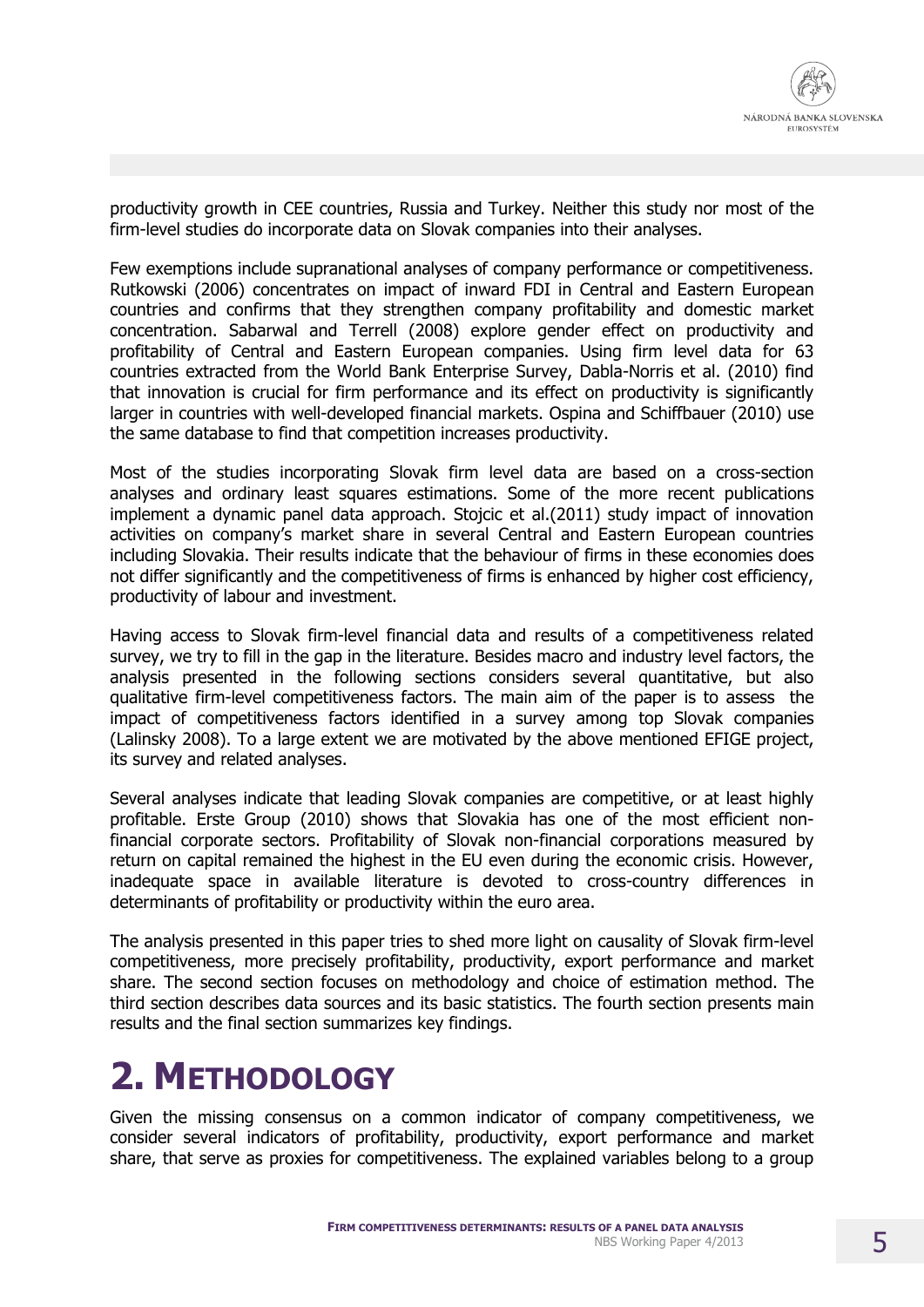of economic indicators that are persistent in time.<sup>5</sup> Therefore the analysed problem can be expressed in a form of a dynamic specification with lagged dependent variable. More precisely, the following linear dynamic panel model with individual effects is estimated:

$$
y_{it} = \gamma y_{i,t-1} + \beta_1 x_{it} + \beta_2 Z'_1 + \alpha_i + \epsilon_{it},
$$

where  $y_{it}$  represents available profitability, productivity, export performance and market share indicators of a company  $i$  in time  $t$ , that are assumed to be dependent on their lagged values  $y_{i+1}$ , quantitative frim-level variable x of the company i in time t and a matrix of qualitative competitiveness factors  $Z_i^{\prime 6}$  Finally,  $\mathfrak{a}_i$  is a company individual effect and  $\epsilon_{it}$ represents error term.

Taking into account the above mentioned model specification with lagged dependent variable and following Baltagi (2005), one should be aware of possible significant bias of estimates based on ordinary least squares, fixed effect or random effect estimators.<sup>7</sup> A natural approach to overcome the main drawbacks of these estimators in this setting is to use instrumental variable (IV) or general method of moments (GMM) estimator. Similarly to number of other recent studies, this study also applies GMM estimator.

GMM estimator proposed by Arellano and Bond (1991) treats the model as a system of equations, one for each time period. The equations differ in their instrument (moment) condition sets. The predetermined and endogenous variables in first differences are instrumented with suitable lags of their own levels. Strictly exogenous regressors, as well as any other instruments, enter the instrument matrix in first differences. However, in cases where we find persistence of the dependent variable and the number of cross-sections is not particularly high, Blundell and Bond (1998) conclude that the above mentioned GMM estimator (also called difference GMM) may not be very efficient, given that the instruments may not be valid. To solve this problem, they propose system GMM estimator, considering a system of variables at levels and in first differences. But the system GMM, which estimates the equation jointly in levels and in first differences, significantly increases the number of instruments. In our case, working with limited cross-section dimension, number of instruments would easily approach or exceed number of companies and undermine validity or strength all the instruments. Therefore, presented results are based on difference GMM.<sup>8</sup> Using the GMM estimator is helpful in several areas. It allows eliminating non-observable individual effects, effectively controls endogenity, allows greater control of possible

j

 $5$  The correlation coefficient between the current and lagged value of our dependent variables varied between 0,96 and 0,99.

<sup>&</sup>lt;sup>6</sup> All variables except dummy variables representing qualitative competitiveness factors were expressed in logarithms. All time invariant variables were undifferenced and kept constant for the entire period.

<sup>7</sup> Several studies confirmed that OLS estimates led to biased and inconsistent estimates due to correlation between the lagged dependent variable and the error term. Sevestre and Trognon (1985) argue that the bias can be relatively large. Random effect estimates are also biased because individual-specific error is correlated with the lagged dependent variable. Judson and Owen (1999) found that the bias in the fixed effect estimator bias increases with δ and decreases with T, but it can be sizeable (20% of the true value of the coefficient), even for large T (T = 30).

<sup>&</sup>lt;sup>8</sup> More precisely, we have applied the two-step difference GMM estimator with asymptotic robust standard errors.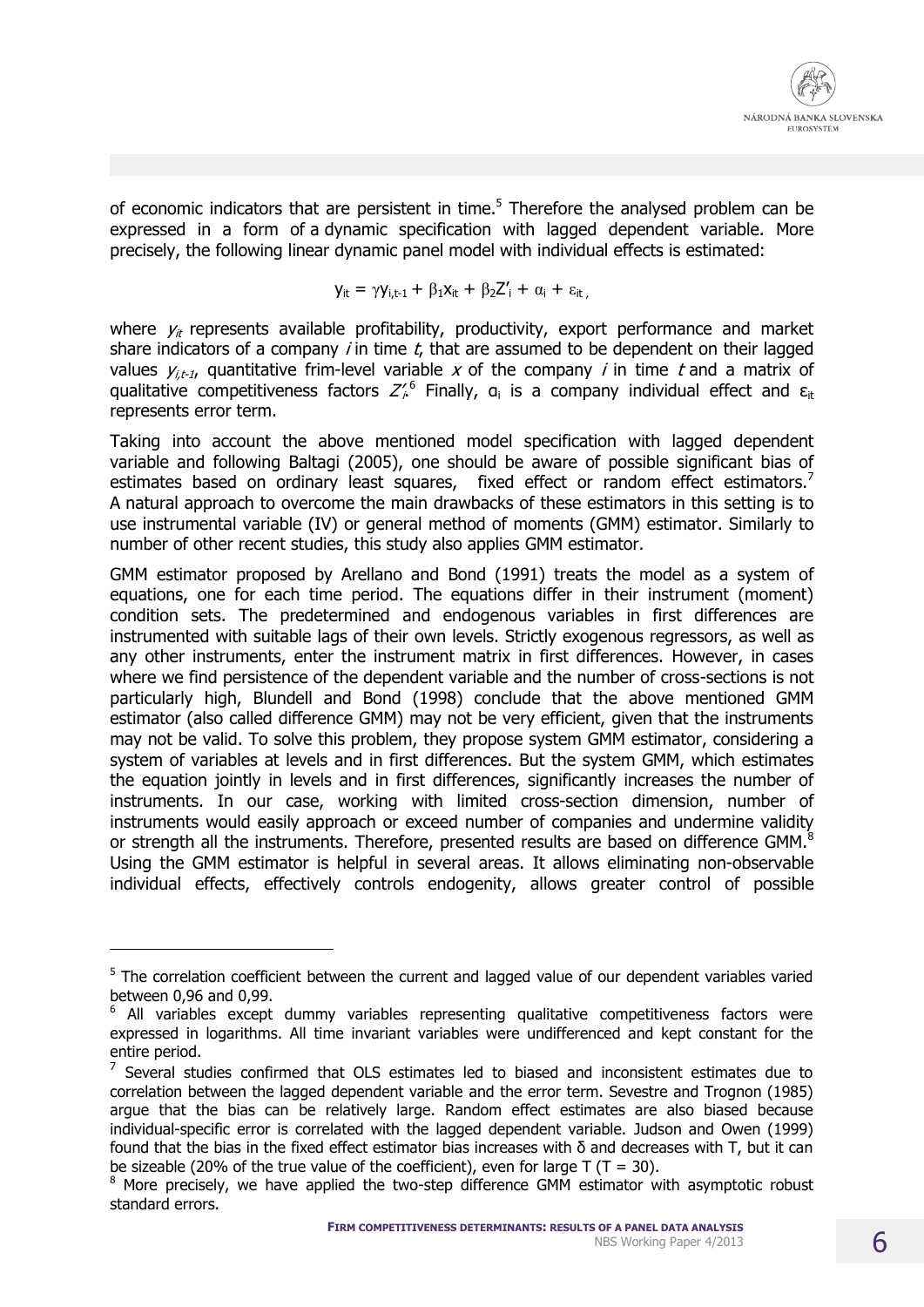

collinearity among the independent variables and keeps in check the effects of possible omission of explanatory variables.<sup>9</sup>

Results based on the GMM estimator are considered robust under the two conditions: validity of the instruments and non-existence of second order autocorrelation in residuals (Arellano and Bond 1991). In the next section we report results for all specifications, in which Hansen J statistic's p-value<sup>10</sup> was not rejected at the 5% level of significance, unless otherwise stated. At the same time, results of tests for the existence of first and second order autocorrelation are taken into account. Results passing Arrelano-Bond test for second order autocorrelation of residuals at the 5% level are reported, unless otherwise stated.

Starting with relatively large number of available variables, several approaches to identify statistically significant variables are examined. In the first phase, four baseline models are identified (one for profitability, one for productivity, one for export performance and one for market share). Each of these models features different dependent variable proxying for competitiveness and lagged dependent and quantitative explanatory variables. The identification starts by using all quantitative variables (listed in the Annex 2). All possible combinations of quantitative variables are tested, but the final specifications also depend on a true data availability (across companies and time).<sup>11</sup> In the second phase, the selected models are extended by all top 15 competitiveness factors, and then separately by top five company, top five sectoral and top five macro-level competitiveness factors identified by a survey. However, the coefficients of the explanatory variables are not significant for any of the wider specifications.<sup>12</sup> Finally, we gradually extend the four baseline models with basic company characteristics and competitiveness factors and find statistically significant variables determining company competitiveness. Results are presented in section 4.

### **3. DATA DESCTRIPTION**

-

The paper draws on selected balance sheet and financial data of the largest companies in Slovakia and various qualitative firm-level, sectoral and macro-level characteristics. The balance sheet and financial data comes from the "Non-financial corporations' database", published by TREND Analyses. It offers individual annual data covering the period since 1993. The estimates reported in the following sections are derived using economic data on the top 90 Slovak companies that participated in the survey. We only use the results from the period 2001 – 2009, where the highest numbers of observations are encountered.<sup>13</sup>

<sup>&</sup>lt;sup>9</sup> All the reported estimates were obtained using xtabond2 module for Stata (developed by Roodman 2006), which in addition to the original xtabond estimator (by Arellano and Bond 1991), includes a finite-sample correction to the two-step covariance matrix derived by Windmeijer (2005). However, xtabond2 does not allow for direct inclusion of time invariant variables (i. e. already differenced ones) as xtabond does. So, the time invariant variables need to be undifferenced before applying xtabond2 estimator.

<sup>&</sup>lt;sup>10</sup> Xtabond2 reports Hansen J test, in the case of the two-step estimation. Under Hansen J test the joint null hypothesis is that the instruments are valid, i.e. uncorrelated with the error term and that the excluded instruments are correctly excluded from the estimated equation.

 $11$  Using unbalanced panel, some specifications may have insufficient number of observation.

 $12$  Results of these estimates are called preliminary and they are presented in Annex 3.

<sup>&</sup>lt;sup>13</sup> Besides quantitative economic data the TREND Analyses' database provides information on some qualitative data: prevalent industry, accounting year (calendar or other) and share of foreign capital.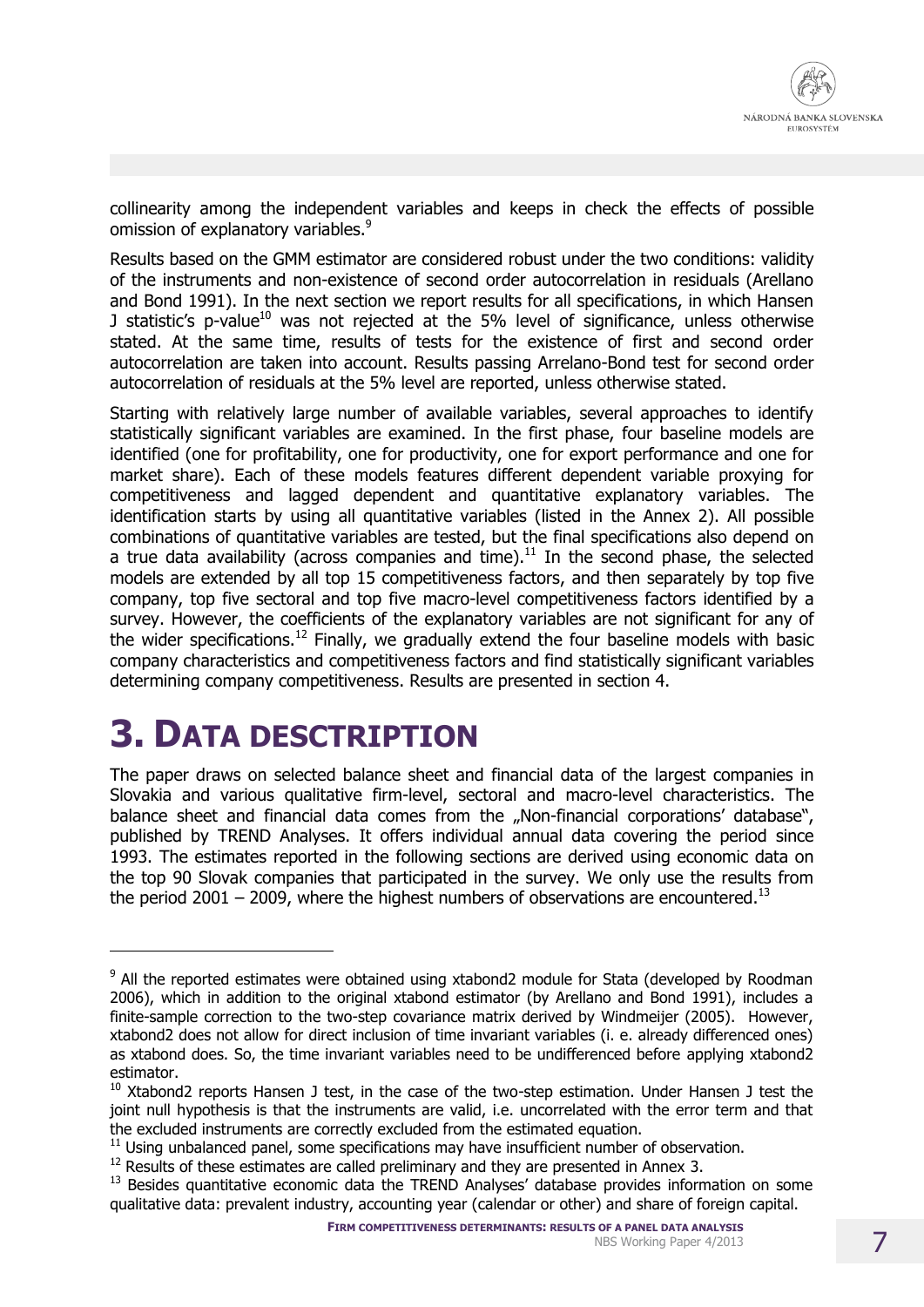

The sample we analyse covers predominantly the period of economic upturn followed by a steep decline in the overall activity. The annual real GDP growth accelerated from 3.5% in 2001 to 10.5% in 2007. In 2008, in a response to the global drop in international trade Slovak economic growth decelerated and in 2009 real GDP fell by 4,9%. Behaviour of the surveyed firms was undoubtedly influenced by the prevailing economic boom. However, our robustness tests (considering the pre-crisis period separately) do not indicate any major changes to the impact competitiveness factors. In order to maintain our specifications as robust as possible, presenting the full sample results remains our preferred option.

Majority of qualitative data describing corporate competitiveness come from a questionnaire survey undertaken in 90 large companies (based on total revenue).<sup>14</sup> The respondents were asked to assess impact of 73 potential factors affecting their competitiveness. The factors referred to 31 company-specific, 17 sectoral and 25 macro-level factors. For each factor respondents were asked to evaluate its current state, its effect on present competitiveness and its effect on assessed future competitiveness of the company. The current states were assigned values 1, 2 or 3 according to the perceived level.

In order to narrow down the number of factors and their impact to a value suitable for an econometric analysis, only data on top five company, top five sectoral and top five macrolevel factors were considered for the quantitative analysis.<sup>15</sup> Managers of the top Slovak companies in general assigned the highest importance to the management and leadership related factors. More details about the survey and its results were published in Lalinsky (2008).

| <b>Company factors</b>                                   | <b>Sectoral factors</b>                              | <b>Macro-level factors</b>                         |  |  |  |  |
|----------------------------------------------------------|------------------------------------------------------|----------------------------------------------------|--|--|--|--|
| Professionalism of management (2.5)                      | Customer demandingness (2.53)                        | EU membership (2.51)                               |  |  |  |  |
| Quality of company management<br>(2.42)                  | Availability of experienced managers<br>(1.81)       | Energy costs (2.35)                                |  |  |  |  |
| Orientation on cost/price reduction<br>(2.47)            | Supply of an adequately educated<br>workforce (1.77) | Euro adoption in Slovakia (2.48)                   |  |  |  |  |
| Efficiency of company leadership<br>(2.43)               | Nature of competitive advantage<br>(2.06)            | Exchange rate stability (1.98)                     |  |  |  |  |
| Extent of communication technology<br>utilisation (2.72) | Existence of developed consumer<br>sectors $(2.20)$  | Quality of transportation<br>infrastructure (1.79) |  |  |  |  |
| Source: Lalinský (2008).                                 |                                                      |                                                    |  |  |  |  |

#### **Table 1 List of main competitiveness factors identified by the survey**  (perceived average current level of the factor in parenthesis)

 $\overline{a}$ 

 $14$  The survey has targeted top 200 Slovak companies. The author received 93 responses, out of which 90 were from companies represented in the firm-level economic database published by TREND Analyses, used as a source for financial and balance sheet data. Age of the all analysed companies (originating from both industry and services sectors) varied between 2 to 50 years with median exceeding 11 years.

 $15$  In cases, when none of the top five company, sectoral or macro factors were statistically significant, additional company, sectoral or macro-level factors were used. They included corporate relationships with other companies at the company level, availability of quality domestic suppliers at the sectoral level, and quality telecommunication infrastructure at the macro level.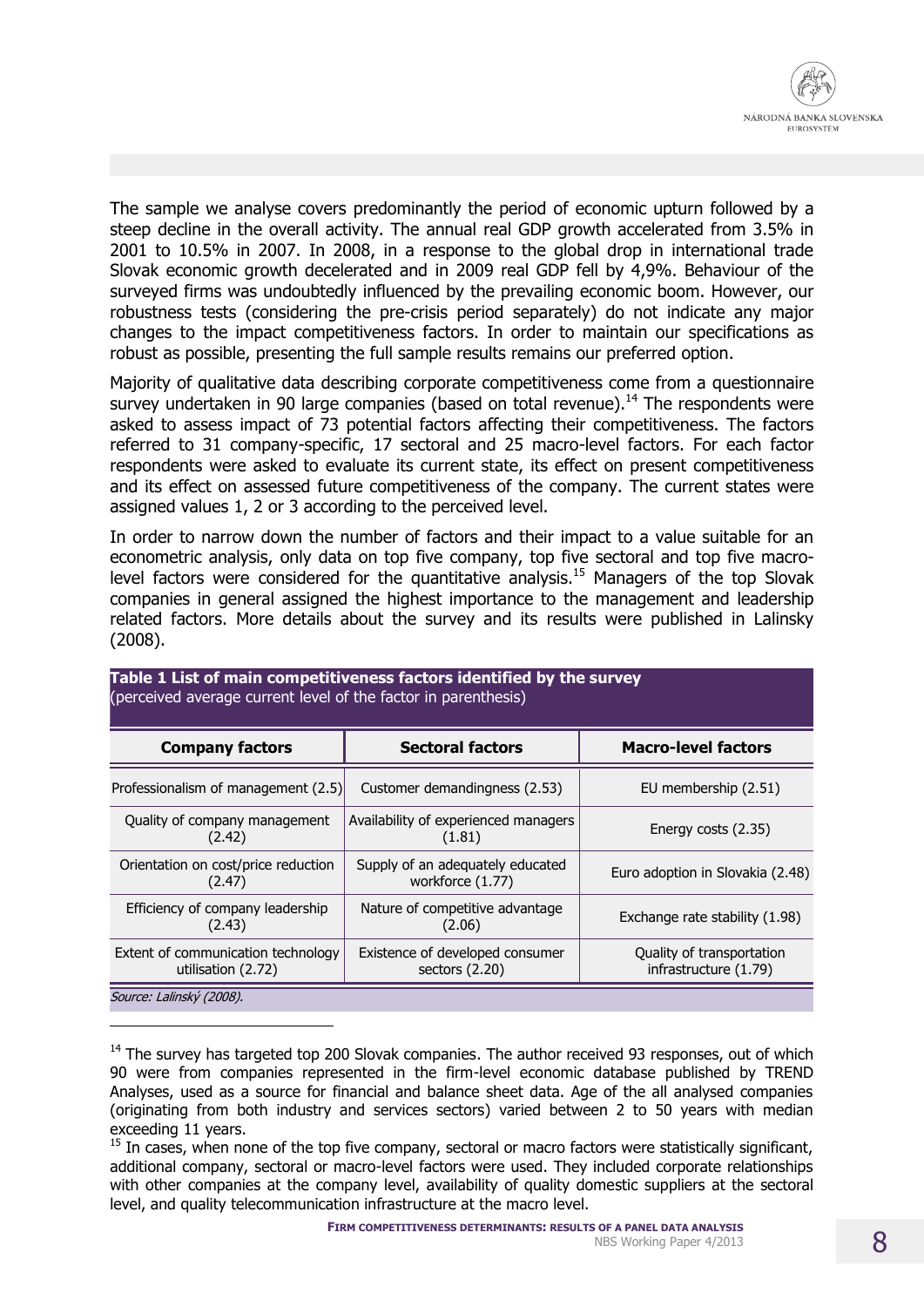Several additional qualitative data were taken from the Business Register of the Slovak Republic. These were information regarding a company name changes, presence of a foreign manager or a manager with domestic education in the surveyed company. Some aggregate data on non-financial corporations used to calculate derived ratios originated at the Statistical Office of the Slovak Republic. These were total exports, real gross domestic product and total revenue of non-financial corporations. 16

| Table 2 Basic statistics of the main variables used in regression analyses |                                  |             |                                     |              |                 |  |
|----------------------------------------------------------------------------|----------------------------------|-------------|-------------------------------------|--------------|-----------------|--|
| <b>Variable</b>                                                            | <b>Number of</b><br>observations | <b>Mean</b> | <b>Standard</b><br><b>Deviation</b> |              | Minimum Maximum |  |
| Return on assets (%)                                                       | 622                              | 8.1         | 16.2                                | 70.0         | 143.0           |  |
| Export performance (1000 SKK)                                              | 566                              | 168138      | 676695                              | $\mathbf{0}$ | 6457512         |  |
| Labour productivity (1000 SKK)                                             | 646                              | 383.7       | 738.2                               | 7.1          | 8198.3          |  |
| Market share (%)                                                           | 725                              | 0.2         | 0.6                                 | 0.0          | 7.0             |  |
| Labour costs (%)                                                           | 447                              | 13.0        | 12.6                                | $-20.0$      | 72.0            |  |
| Export share (%)                                                           | 566                              | 0.4         | 1.8                                 | 0.0          | 20.0            |  |
| Foreign management                                                         | 810                              | 0.178       | 0.383                               | 0.00         | 1.00            |  |
| Efficiency of company leadership                                           | 810                              | 2.433       | 0.518                               | 1.00         | 3.00            |  |
| Professionalism of management                                              | 801                              | 2.506       | 0.543                               | 1.00         | 3.00            |  |
| Quality of company management                                              | 810                              | 2.422       | 0.516                               | 1.00         | 3.00            |  |
| Orientation on cost reduction                                              | 810                              | 2.467       | 0.582                               | 1.00         | 3.00            |  |
| Corporate relationship with other<br>companies                             | 801                              | 2.719       | 0.450                               | 2.00         | 3.00            |  |
| Quality of domestic suppliers                                              | 783                              | 1.954       | 0.478                               | 1.00         | 3.00            |  |
| Existence of developed consumer<br>sectors                                 | 783                              | 2.195       | 0.604                               | 1.00         | 3.00            |  |
| Customer demandingness                                                     | 801                              | 2.528       | 0.583                               | 1.00         | 3.00            |  |
| Nature of competitive advantage                                            | 747                              | 2.060       | 0.647                               | 1.00         | 3.00            |  |
| Exchange rate stability                                                    | 810                              | 1.978       | 0.615                               | 1.00         | 3.00            |  |

<sup>&</sup>lt;sup>16</sup> Statistical Office of the Slovak Republic is also the source for additional firm-level variables used in Total Factor Productivity estimation. See Annex 4 for details.

j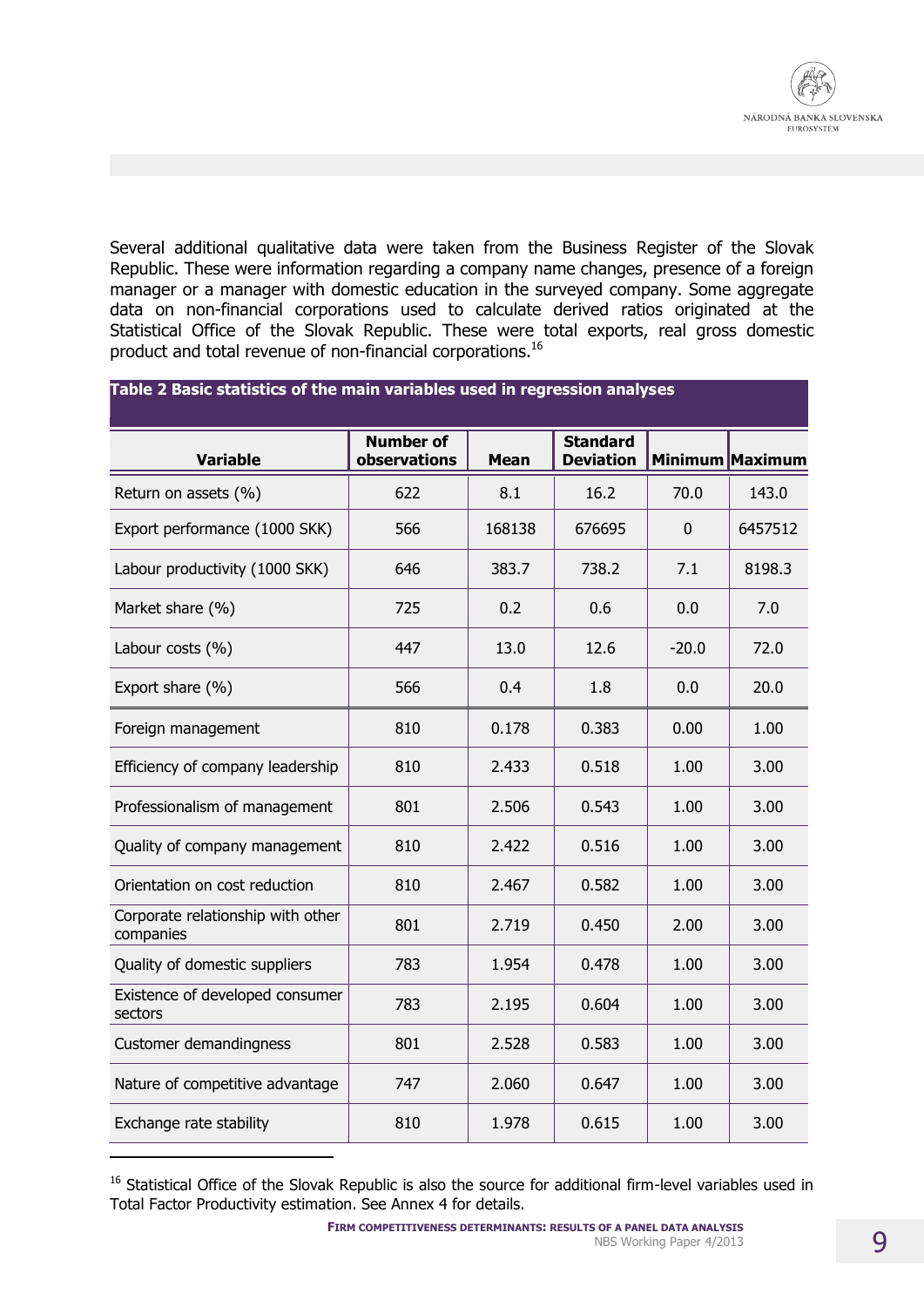

| EU membership                                                   | 810 | 2.511 | 0.582 | 1.00 | 3.00 |  |  |  |
|-----------------------------------------------------------------|-----|-------|-------|------|------|--|--|--|
| Euro adoption in Slovakia                                       | 810 | 2.478 | 0.543 | 1.00 | 3.00 |  |  |  |
| Quality and availability of<br>telecommunication infrastructure | 810 | 2.367 | 0.547 | 1.00 | 3.00 |  |  |  |
| Energy costs                                                    | 810 | 1.789 | 0.641 | 1.00 | 3.00 |  |  |  |
| Source: author's calculations.                                  |     |       |       |      |      |  |  |  |

The list of all analysed variables including their description and original source is available in Annex 2.

# **4. MAIN RESULTS**

Following the methodology described in the section 2, there are four core relationships identified (one for profitability, one for productivity, one for export performance and one for market share). In the next phase the specifications are extended by basic company characteristics and by competitiveness factors in order to verify their impact on the four dependent variables. We assume *ex-ante* that the econometric analysis proves the top 5 survey-based company-specific, sectoral and macro factors of competitiveness to be significant. All qualitative factors (except energy costs) are expected to have a positive sign. All results presented below are those that have passed the tests relevant for GMM estimation, unless otherwise stated.<sup>17</sup>

### **PROFITABILITY**

 $\overline{a}$ 

Company profitability is represented by return on assets as a function of its lagged value and market share.<sup>18</sup> Other specifications considering alternative quantitative explanatory variables<sup>19</sup> are insignificant or lose significance when adding qualitative variables.

Results of the econometric analysis indicate that differences in basic company characteristics of the top Slovak companies do not explain differences in their profitability. Our preliminary econometric analysis taking into account all factors identified by managers indicates that profitability of top Slovak companies is indeed negatively influenced by perceived negatives

<sup>&</sup>lt;sup>17</sup> Hansen J test for over-identifying restrictions and Arellano-Bond tests for autocorrelation had to be met and number of groups had to exceed number of instruments.

 $18$  In case of return on equity and return on revenue, there is no combination of the dependent and quantitative variables that satisfy our condition of a dynamic process, i. e. lagged dependent variables are insignificant. The same is true for all profitability indicators (including return on assets) calculated based on after tax profit. This finding suggests that implementing other than dynamic GMM model could be viable. However, based on high correlation between dependent variables and their lags, we rather rely on the assumption of competitiveness being a dynamic process throughout this paper.  $19$  See Annex 2 for the list of all variables.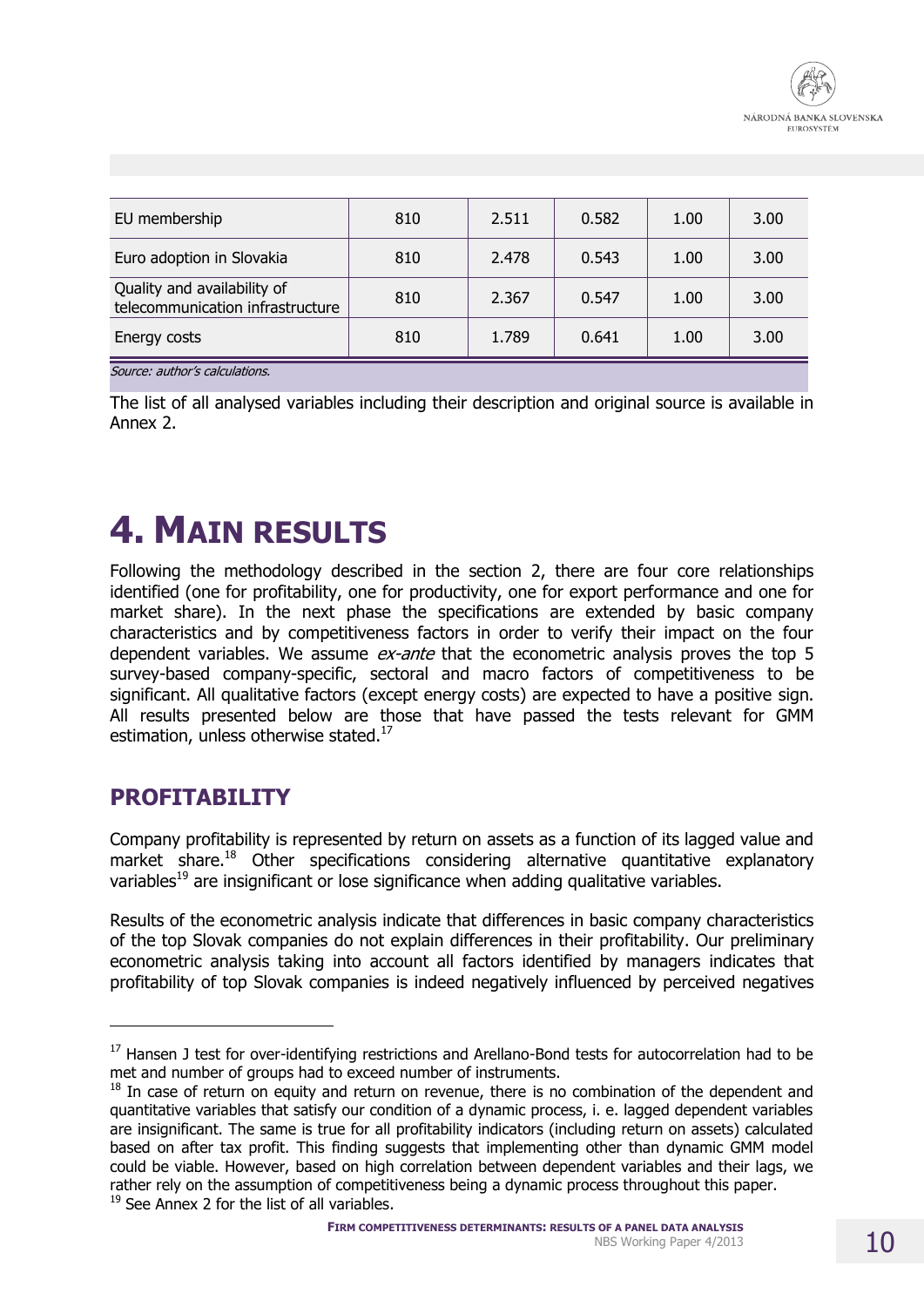of higher costs of energy and positively influenced by perceived benefits from the European Union membership.<sup>20</sup>

However, a gradual quantitative analysis of profitability determinants reveals more significant macro, sectoral and company-level factors (Table 3, column 1 and Annex 1, table A). In general, they explain higher share of profitability than the lagged dependent variable. At the same time, size of the company's market share remains the key driver of company's profitability.

At the macro level companies' profitability is determined not only by perceived benefits of EU membership and perceived negatives of higher costs of energy, but also by perception of exchange rate stability. Size of the impact of these factors is very similar. The direction of the impact of the perceived medium and high energy costs is, of course, negative. Its effect seems to be outweighed by combined influence of perceived benefits of EU membership and exchange rate stability. $^{21}$ 

Taking into account company level factors, positive effect of perceived benefits of utilizing communication technology on profitability turns out to be statistically significant. Despite positive expected impact of a company's preference for price (or cost) reduction strategy on its market share, the results indicate that there might be a negative effect in place with regard to profitability.<sup>22</sup> However, this factor is significant at only 10% level and the size of its coefficient is significantly lower than in case of high utilisation of telecommunication technologies.

Analysed sector-specific factors seem to have the least important effect on company profitability. None of the top 5 factors is statistically significant separately or in a combination with other top sectoral factors identified in the survey. When adding a factor representing quality of domestic suppliers, there is an effect of developed consumer sectors identified. The interpretation of the negative sign of the coefficient is rationalised by the fact that most of the Slovak companies operate at low or medium levels of global value chains. This implies relatively low negotiating power over their output price. The dominance of consumers proxied by a higher level of development of consumer sectors may then have negative impact on profitability.

We can conclude that the more detailed gradual analysis confirms that several competitiveness factors play a significant role in company profitability, but macro level factors seem to be predominant.

j

**FIRM COMPETITIVENESS DETERMINANTS: RESULTS OF A PANEL DATA ANALYSIS**

<sup>&</sup>lt;sup>20</sup> See Annex 3 for estimation results.

 $21$  However, the positive impact of perceived benefits of exchange rate stability is significant only at a 10% level.

 $22$  Lower prices may lead to smaller revenue and consequently lower profitability. At the same time, lower prices may contribute to an increase in market share.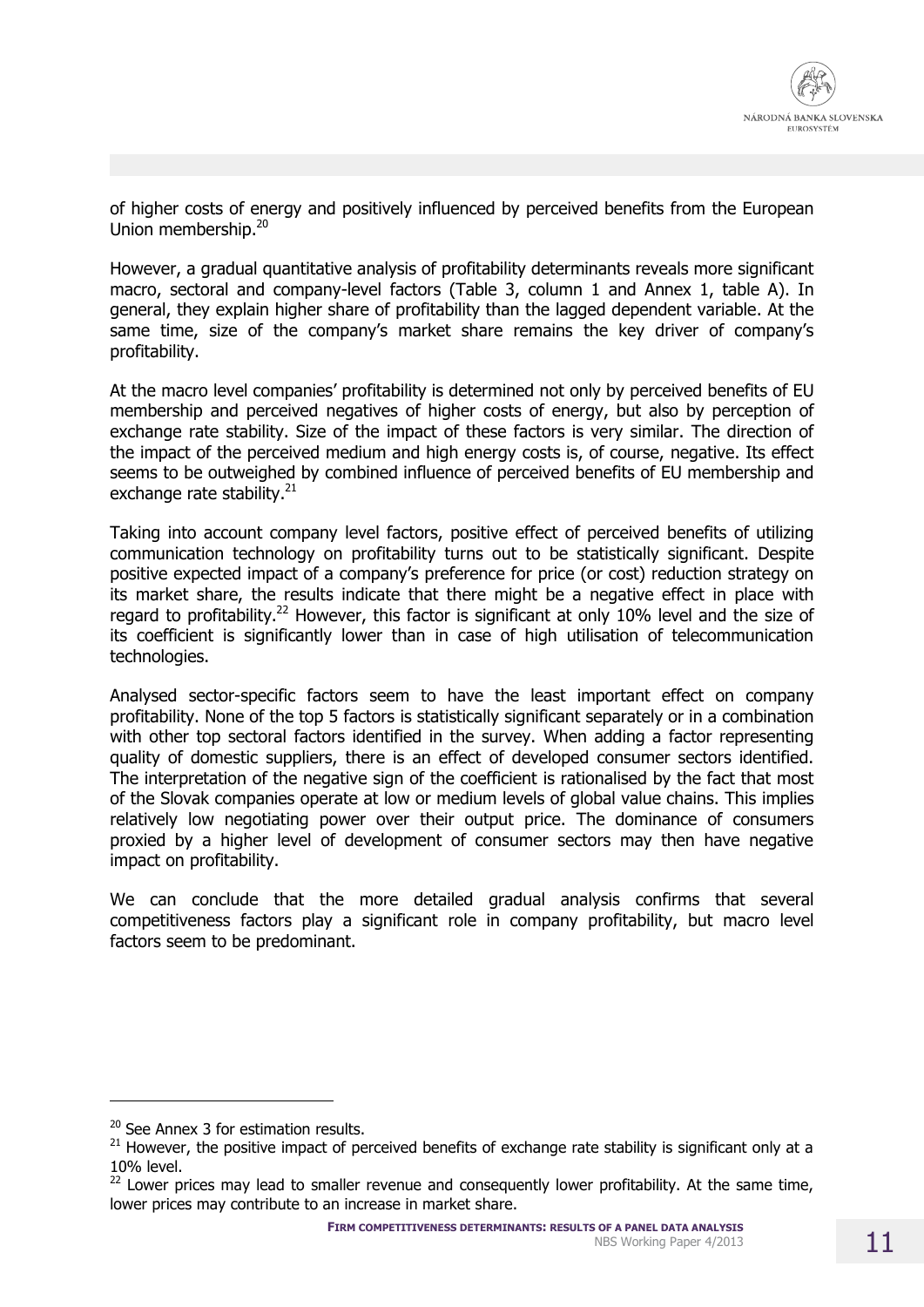

|                               | <b>Table 3 Summary results</b>                           |                            |                               |                              |                     |
|-------------------------------|----------------------------------------------------------|----------------------------|-------------------------------|------------------------------|---------------------|
|                               |                                                          | <b>Return</b><br>on assets | <b>Labour</b><br>productivity | <b>Export</b><br>performance | <b>Market share</b> |
|                               | Market share                                             | $\ddot{}$                  |                               |                              |                     |
| factors                       | Labour costs                                             |                            |                               |                              |                     |
|                               | Export share                                             |                            |                               |                              | $\ddot{}$           |
| Basic Quantitative<br>factors | Foreign management                                       |                            | $\ddot{}$                     | $\pm$                        |                     |
|                               | <b>Professionalism of</b><br>management                  |                            |                               |                              |                     |
|                               | <b>Quality of company</b><br>management                  |                            | $\ddot{}$                     |                              |                     |
|                               | <b>Orientation on price/cost</b><br>reduction            |                            |                               |                              |                     |
| Company factors               | <b>Efficiency of company</b><br>leadership               |                            |                               | $\pm$                        |                     |
|                               | <b>Extent of communication</b><br>technology utilisation | $\div$                     |                               |                              |                     |
|                               | Corporate relationships with<br>other companies          |                            |                               |                              | $\mathrm{+}$        |
|                               | <b>Customer demandingness</b>                            |                            |                               |                              |                     |
|                               | <b>Availability of experienced</b><br>managers           |                            |                               |                              |                     |
| Sectoral factors              | Supply of an adequately<br>educated workforce            |                            |                               |                              |                     |
|                               | <b>Nature of competitive</b><br>advantage                |                            | $\mathbf +$                   |                              |                     |
|                               | <b>Existence of developed</b><br>consumer sectors        |                            |                               | ٠                            |                     |
|                               | Quality of domestic suppliers                            | $\pm$                      |                               |                              |                     |
|                               | <b>EU</b> membership                                     | +                          | $\mathbf +$                   | $\pm$                        |                     |
|                               | <b>Energy costs</b>                                      |                            |                               |                              |                     |
|                               | <b>Euro adoption in Slovakia</b>                         |                            |                               |                              |                     |
|                               | <b>Exchange rate stability</b>                           | ÷                          |                               |                              |                     |
| Macro-level factors           | <b>Quality of transportation</b><br>infrastructure       |                            |                               |                              |                     |
|                               | Quality of telecommunication<br>infrastructure           |                            |                               | $\ddot{}$                    |                     |

Legend: **+** statistically significant positive effect; **-** statistically significant negative effect; top 5 company, sector-specific and macro-level factors identified by the survey in bold.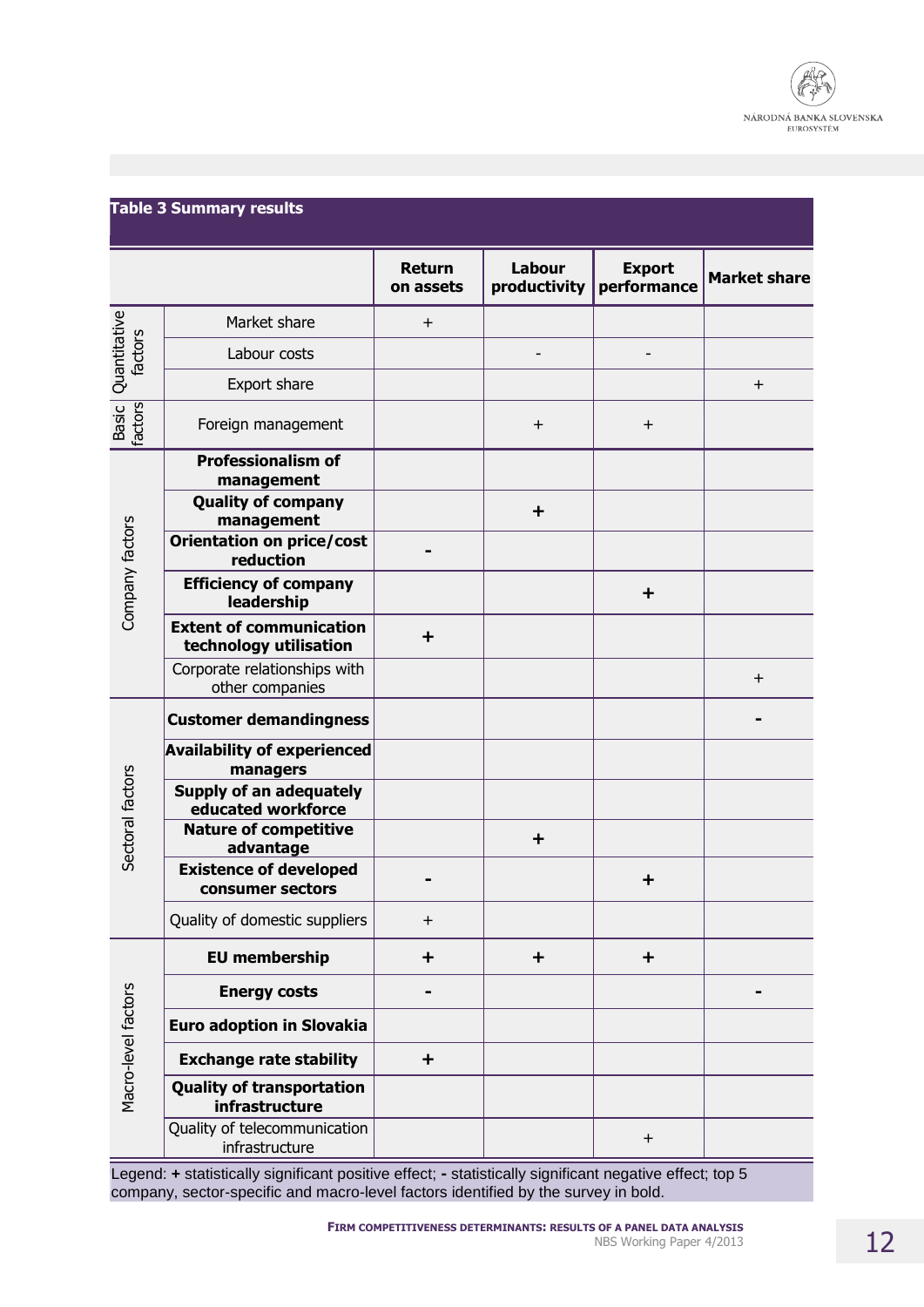

### **LABOUR PRODUCTIVITY**

-

Labour productivity primarily depends on its lagged value and perceived effect of labour costs, where labour costs are defined as a share of company personal costs on output.<sup>23</sup> Only labour productivity based on revenue meets the condition of being dependent on its lagged value.<sup>24</sup> Similarly, as in case of profitability, preliminary models covering all top factors are found not be robust.<sup>25</sup>

A gradual quantitative analysis reveals some statistically significant macro, sectoral and company-level factors (Table 3, column 2 and Annex 1, table B) that do not violate the condition of a dynamic process. Taking into account the effect of basic company characteristics obtained or derived from the Business Register of the Slovak Republic, there is a positive statistically significant impact of foreign management identified in combination with selected company-specific, sectoral and also macro factors. Presence of a foreign manager in a company increases the company's productivity to the approximately same extent as the effect of surveyed factors in general. However, their influence seems to be much smaller than the impact of labour costs or the original level of productivity.

At the macro level corporate productivity is determined by the country EU membership.<sup>26</sup> At the sector-specific level there is a positive effect of competitive advantage based on efficiency identified.

The gradual econometric analysis does not confirm positive statistically significant direct impact of professional management or efficient leadership on company productivity. At the same time both medium and high quality company management seem to have positive impact on the productivity. But the results of the model should be interpreted with a certain caution. The reported p-value of 0.04 indicates a problem with over-identifying restrictions at a 5% significance level.

The detailed gradual analysis confirms that labour productivity is primarily dependent on the level of company's labour costs and the value of productivity in the previous period. Some qualitative basic and competitiveness factors seem to contribute to shaping company productivity. But the identified statistically significant foreign management, quality of company management, competitive advantage based on efficiency and EU membership seem to have notably lower impact.

<sup>&</sup>lt;sup>23</sup> In the literature, higher labour costs per employee are frequently associated with higher company competitiveness taking into account the fact that higher labour costs represent higher labour force quality. However, our definition of labour costs corresponds more to a division between labour and capital inputs. In this sense, higher labour costs indicate lower technology intensity, that is crucial for competitiveness of non-financial corporations.

 $24$  Productivity indicators calculated based on value added or value added taking into account amortisation does not behave as a dynamic process. The same is true for total factor productivity, see Annex 4 for estimation results.

 $25$  The lagged dependent variable loses its significance after adding the top 5 company level competitiveness factors to the core model, see Annex 3 for estimation results.

<sup>&</sup>lt;sup>26</sup> Probability of Hansen test for over-identifying restrictions is relatively low, which cast some doubts on suitability of instruments used in the model.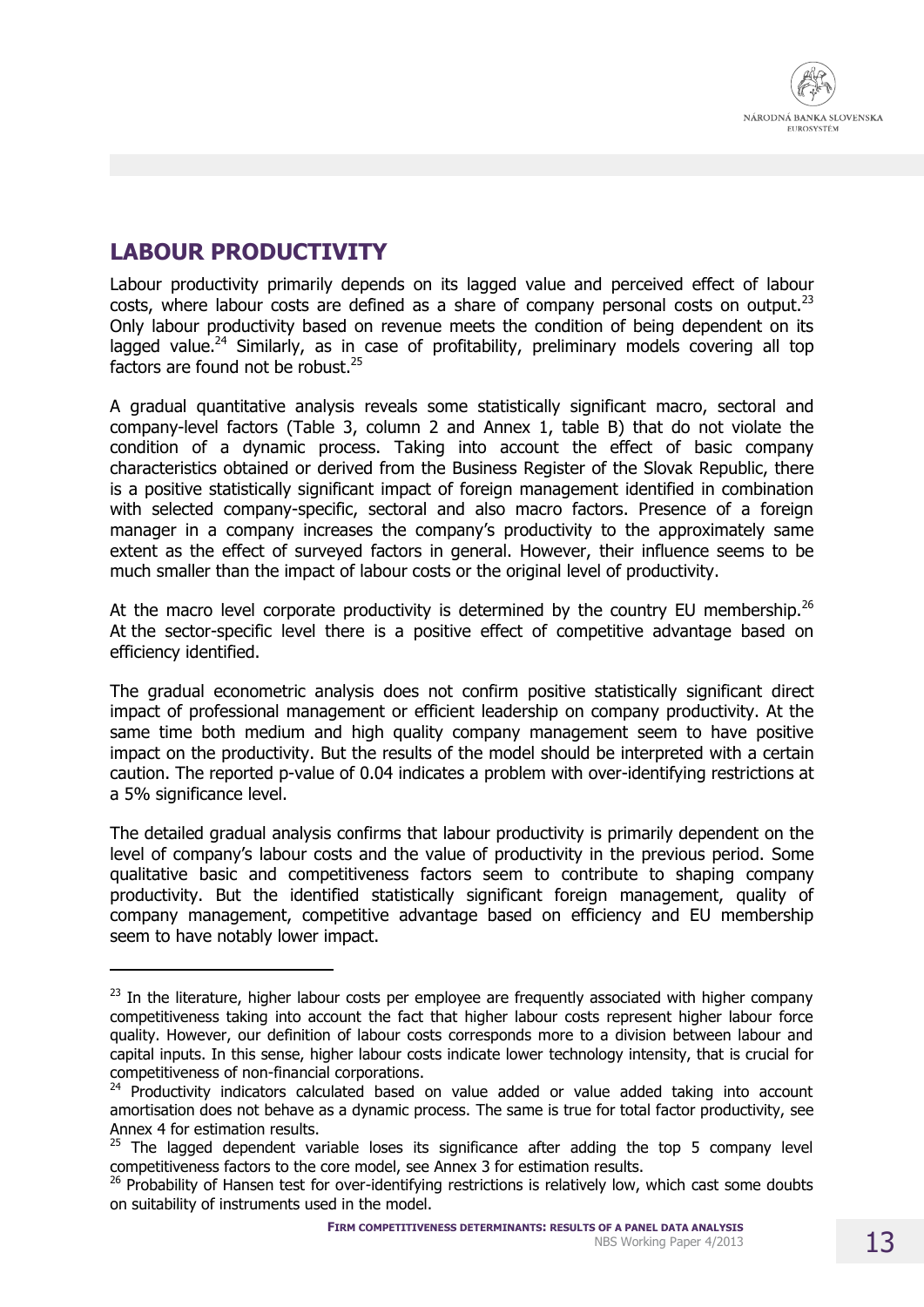### **EXPORT PERFORMANCE**

Export performance represented by value of company's export is modelled as a function of its lagged value and labour costs. Other specifications based on export share on revenue or share of company's export on total export are not statistically significant in relation with labour costs or alternative quantitative explanatory variables.

A gradual analysis shows a statistically significant impact of foreign management on competitiveness.<sup>27</sup> However, foreign management loses its power when other qualitative competitiveness factors are considered (Table 3, column 3 and Annex 1, table C). Our analysis reveals several company-specific, macro, and to a certain extent also sector-specific factors. In general, absolute value of their coefficients is substantially lower than value for the lagged dependent variable. Perceived impact of labour costs remains the key driver of company's competitiveness measured by export performance. This relationship is even stronger than in the case of labour productivity.

At the macro level Slovak companies' export performance is positively influenced by perceived benefits of EU membership. We can see also a relatively small, but statistically significant impact of perceived benefits of availability of telecommunication infrastructure together with a highly efficient company leadership on export performance. None of the company factors is significant individually or in a combination with other top 15 competitiveness factors. At the sector-specific level we can see developed consumer sectors do have some impact on export. This however may not be fully confirmed due to technical limitations in testing the model.

In terms of export competitiveness, we can conclude that there is a relatively small, but statistically significant impact of foreign management, efficient leadership and euro adoption on competitiveness.

### **MARKET SHARE**

j

The analysis of market share determinants is based on a company's share on the total revenue of Slovak non-financial corporations. A company's market share is relatively stable, driven mostly by its lagged value and by the company's export share.<sup>28</sup> Differences in basic company characteristics do not seem to play a role in market share development of the large Slovak companies.

At the company level, competitiveness measured by market share is not determined by any of the top 5 company factors, but it is positively influenced by additional company factor corporate relationships with other companies. Strong corporate relations are believed to

 $27$  As revealed in case of profitability or productivity analyses, the impact of top 15 factors was not jointly significant. A certain sign of possible statistically significant impact can be seen in case of two company factors (professional management and price/ cost reduction) and one sectoral factor (availability of qualified managers).

 $28$  In case of market share calculated using value added or value added adjusted by amortisation, there is no combination of the dependent and quantitative independent variables that satisfies our condition of a dynamic process, i. e. lagged dependent variables are insignificant.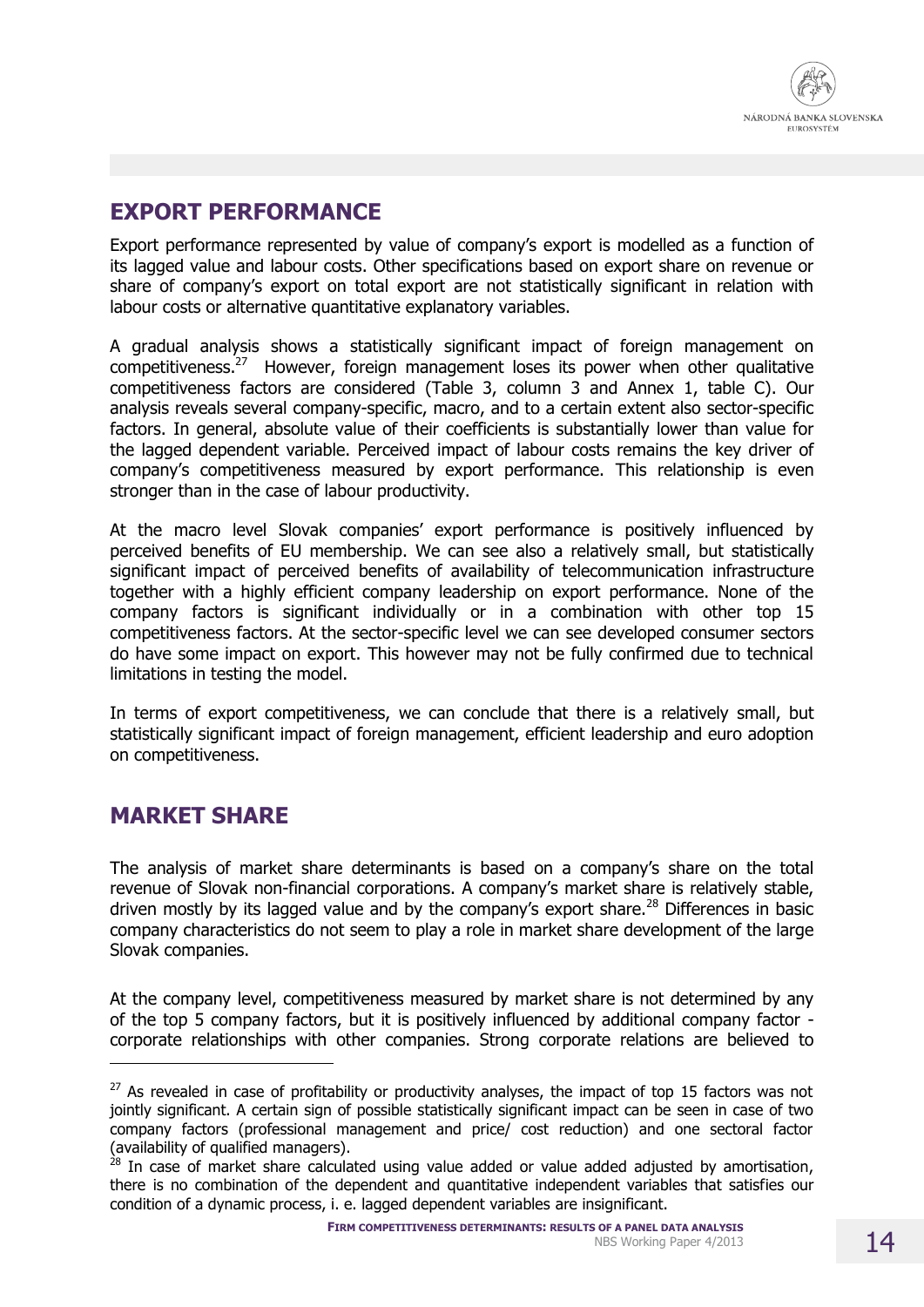

contribute to higher market share (similarly than to company's export share). At the same time strong corporate relations are perceived to outweigh negative impact of medium and high energy costs. Impact of the only statistically significant sector-specific factor – demands by customers – is negative, but relatively small.

Our econometric analysis confirms that at least one sector-specific and one macro level factor play a relatively small but statistically significant role in company competitiveness. However, a detailed interpretation should be taken with caution as the results of the test for over-identifying restrictions, or validity of instruments are not fully convincing.

# **CONCLUSION**

The main goal of the paper is to empirically verify and possibly quantify an impact of company characteristics and factors of perceived company competitiveness. However, the implemented dynamic panel data approach using annual data between 2001 and 2009 of the largest Slovak companies by revenue does not bring unambiguous results. Heterogeneity in the results confirms the core issue that we have attempted to solve in the beginning by differentiated definition of competitiveness. It seems to matter a lot, whether one thinks of a company's competitiveness more in terms of profitability, or in terms of market share, export or productivity. Results of regression analysis based on general method of moments estimator show that the four main competitiveness indicators are driven by different quantitative and qualitative factors. This finding seems to reflect reality. For example, high export performance does not necessarily bring high profitability (and vice versa). Moreover, a goal of high profitability may naturally be achieved by different measures that high export performance.

Profitability of top Slovak companies represented by return on assets seems to be primarily dependent on their local market share. A more detailed gradual analysis confirms that several competitiveness factors play a significant role in company profitability, while macro level factors seem to be predominant. The analysed companies' profitability appears to be negatively affected by perceived medium and high energy costs, but their impact is outweighed by perceived benefits of EU membership and exchange rate stability. Statistically significant factors at the sector-specific level include higher quality of domestic suppliers that contribute positively to higher profitability and developed consumer sectors that contribute negatively. At the company level, profitability seems to be influenced mainly by perception of benefits from the use of communication technology.

Labour productivity and export performance are primarily dependent on the level of company's labour costs and their past performance. In contrast to profitability, competitiveness expressed by these two indicators seems to be influenced not only by specific survey based competitiveness factors, but also by company characteristics per se, e.g. presence of foreign management in the company. However, the identified statistically significant i) foreign management, quality of company management and efficient leadership at the company level; ii) competitive advantage based on efficiency and developed consumer sectors at the sectoral level; and iii) EU membership and euro adoption at the macro level; have notably lower impact than the lagged dependent variable or labour costs.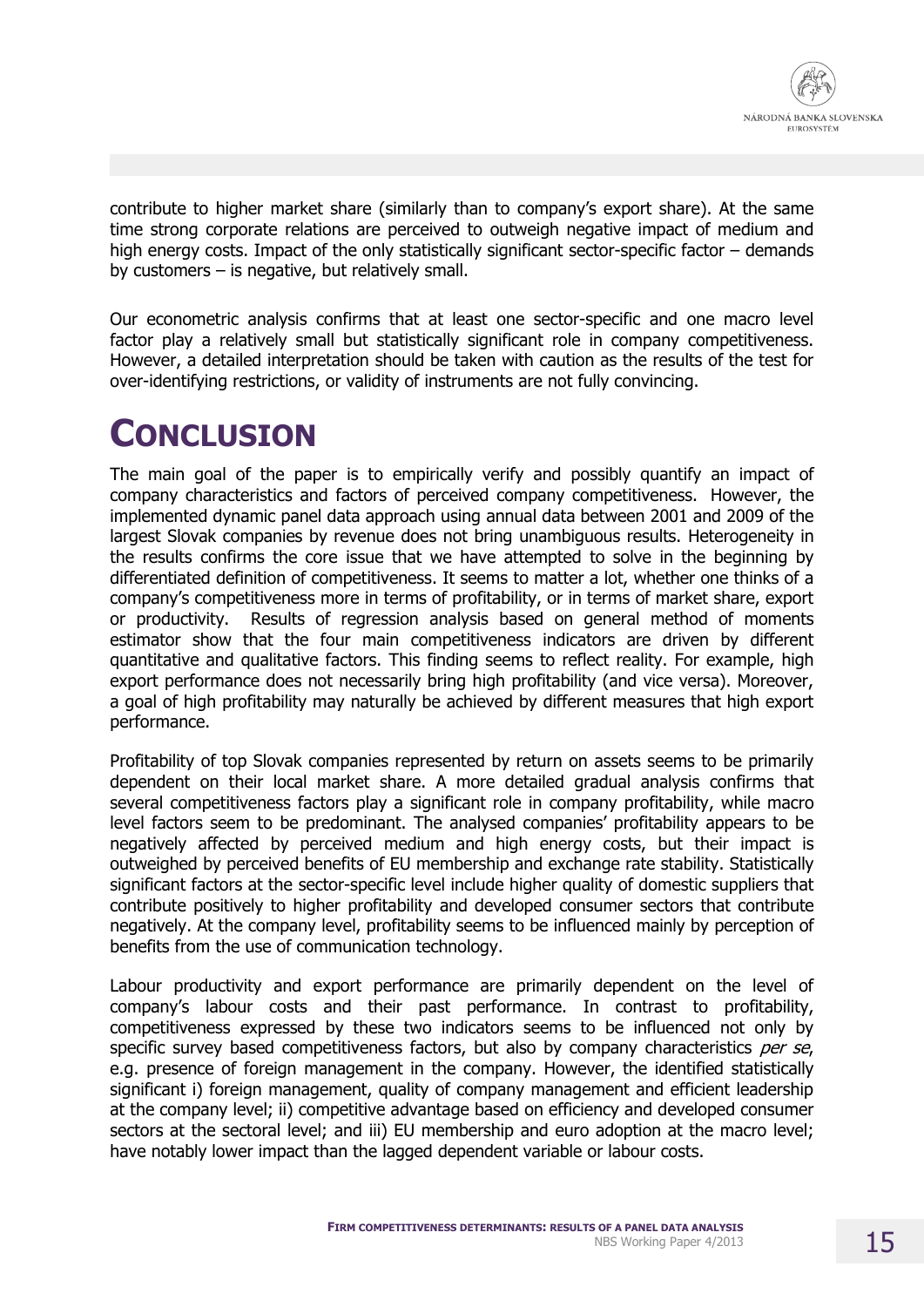

Our analysis of company market shares confirms that a push from customer demands and shifts in energy costs play a relatively small, but statistically significant role in company competitiveness. However, a detailed interpretation of factors shaping company market share should be taken with caution since the test results for validity of instruments are not as convincing as in other three specifications.

Returning to the main goal of the analysis, it can be concluded that the regression analysis confirmed that most of the top 15 competitiveness factors identified by a survey among the largest Slovak companies by revenue are statistically significant. We find that presence of foreign management weighs positively on productivity and export performance based competitiveness indicators. We also find that perceived competitiveness factors in general explain relatively large part of the company profitability. The most significant factors overall include the two macro factors – energy costs and EU membership and one sectoral factor – developed consumer sectors.

Although this study is based on a relatively small sample of top Slovak companies preventing a more detailed cross-sector comparison, it provides a unique chance to reflect how surveyed perception of managers transmits into measurable indicators of competitiveness.

An additional implication of the analysis is that setting up a questionnaire related to competitiveness requires asking respondents on the quantitative interpretation of competitiveness in the first place. Otherwise, quantitative assessment may become a complex issue. In addition, the results suggest that policies supporting competitiveness should be drawn from clear aims. Improvement in competitiveness indicators measured as productivity, export performance or profitability may require diverse approaches.

### **REFERENCES**

Andersson et al. (2007): Firm performance and international trade - evidence from a small open economy, Electronic Working Paper Series, Paper No. 99, CESIS.

Anos-Casero and Udomsaph (2009): What drives productivity growth, Policy research working paper 4841, World Bank.

Arellano and Bond (1991): Some tests of specification for panel data: Monte Carlo evidence and an application to employment equations. The Review of Economic Studies, vol. 58, pp. 277-297.

Baltagi (2005): Econometric analysis of panel data, John Wiley & Sons.

Blundell and Bond (1998): Initial conditions and moment restrictions in dynamic panel data models, Journal of Econometrics, No. 87, pp. 115-143.

Capon (1990): Determinants of Financial Performance: A Meta-Analysis, Management Science, vol. 36, No. 10, pp. 1143-1159.

Dabla-Norris et al. (2010): Firm productivity, innovation, and financial development, IMF Working Paper 10/49, IMF.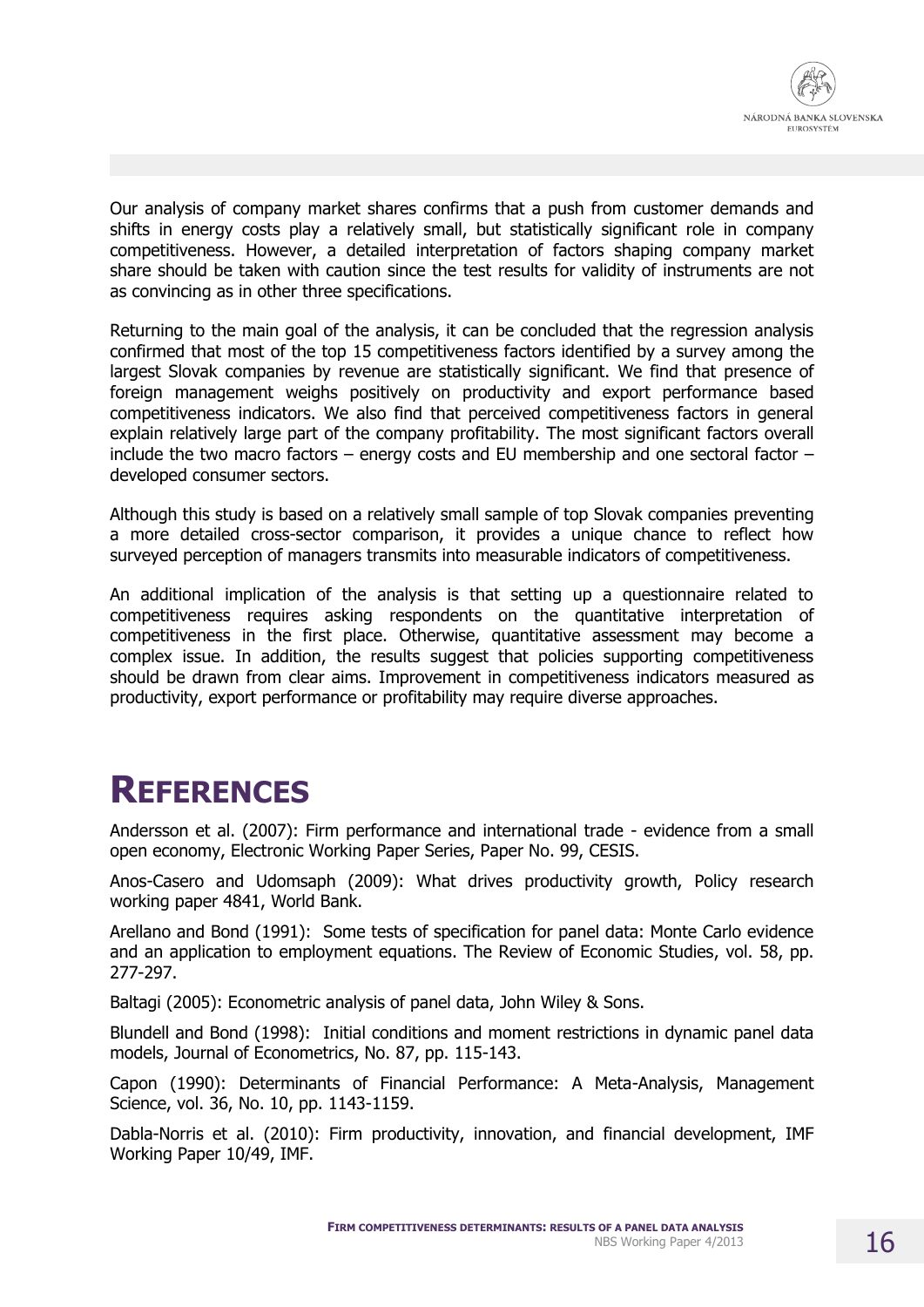Erste Group (2010): Special report – Operating efficiency of corporate sector in CEE, November 2010.

Feldkircher et al. (2010): Measuring competition in CESEE: Stylized facts and determinants across countries and sectors, Focus on European Economic Integration Q3/10, pp. 38–62, OeNB.

Lalinsky (2008): Competitiveness factors of Slovak companies, Working paper, No. 3, National bank of Slovakia.

Levinsohn and Petrin (2003): Estimating production functions using inputs to control for unobservables, Review of Economic Studies, vol. 70, pp.317-342.

Navaretti et al. (2011): The global operations of European firms: the second EFIGE policy report, BRUEGEL BLUEPRINT SERIES, Volume XII, Breugel.

Nazar and Saleem (2009): Firm-level determinants of export performance, International Business & Economics Research Journal, vol.8 (2), pp. 105-112.

Nwachukwu and Oseghale (2010): Determinants of small business performance: A metaanalysis, Economics & Business Journal: Inquiries & Perspectives, vol. 3 (1), pp. 65-76.

Ospina and Schiffbauer (2010): Competition and firm productivity: Evidence from firm-level data, IMF Working Paper 10/67, IMF.

Petrin, Poi and Levinsohn (2004): Production function estimation in Stata using inputs to control for unobservables, Stata Journal, StataCorp LP, vol. 4(2), pp. 113-123.

Roodman (2006): How to Do xtabond2: An Introduction to "Difference" and "System" GMM in Stata, Working Paper 103, Center for Global Development.

Rutkowski (2006): Inward FDI, concentration, and profitability in the CEECs: Where the domestic firms crowded out or strengthened?, Transnational corporations, vol. 15, No. 3, pp. 105-140.

Sabarwal and Terrell (2008): Does gender matter for firm performance? Evidence from Eastern Europe and Central Asia, Policy Research Working Paper 4705, World Bank.

Sargent and Rodriguez (2001): Labour or total factor productivity: Do we need to choose?, Working Paper 2001-04, Department of Finance Canada.

Serrasqueiro (2009): Growth and profitability in Portuguese companies: a dynamic panel data approach, Economic Interferences, vol. 11(26), pp. 565-573.

Sevestre and Trognon (1985): A note on autoregressive error components models, Journal of Econometrics, Elsevier, vol. 28(2), pp. 231-245.

Stojcic et al. (2011): Innovation activities and competitiveness: Empirical evidence on the behaviour of firms in new EU member states and candidate countries. CASE Network Studies & Analyses, No. 424, Center for Social and Economic Research.

Syverson (2010): What determines productivity?, Working Paper 15712, NBER.

Zou and Stan (1998): The determinants of export performance: a review of the empirical literature between 1987 and 1997, International Marketing Review, vol. 15 (5), pp.333-356.

Windmeijer (2005): A finite sample correction for the variance of linear efficient two-step GMM estimators, Journal of Econometrics, No. 126, pp. 25-51.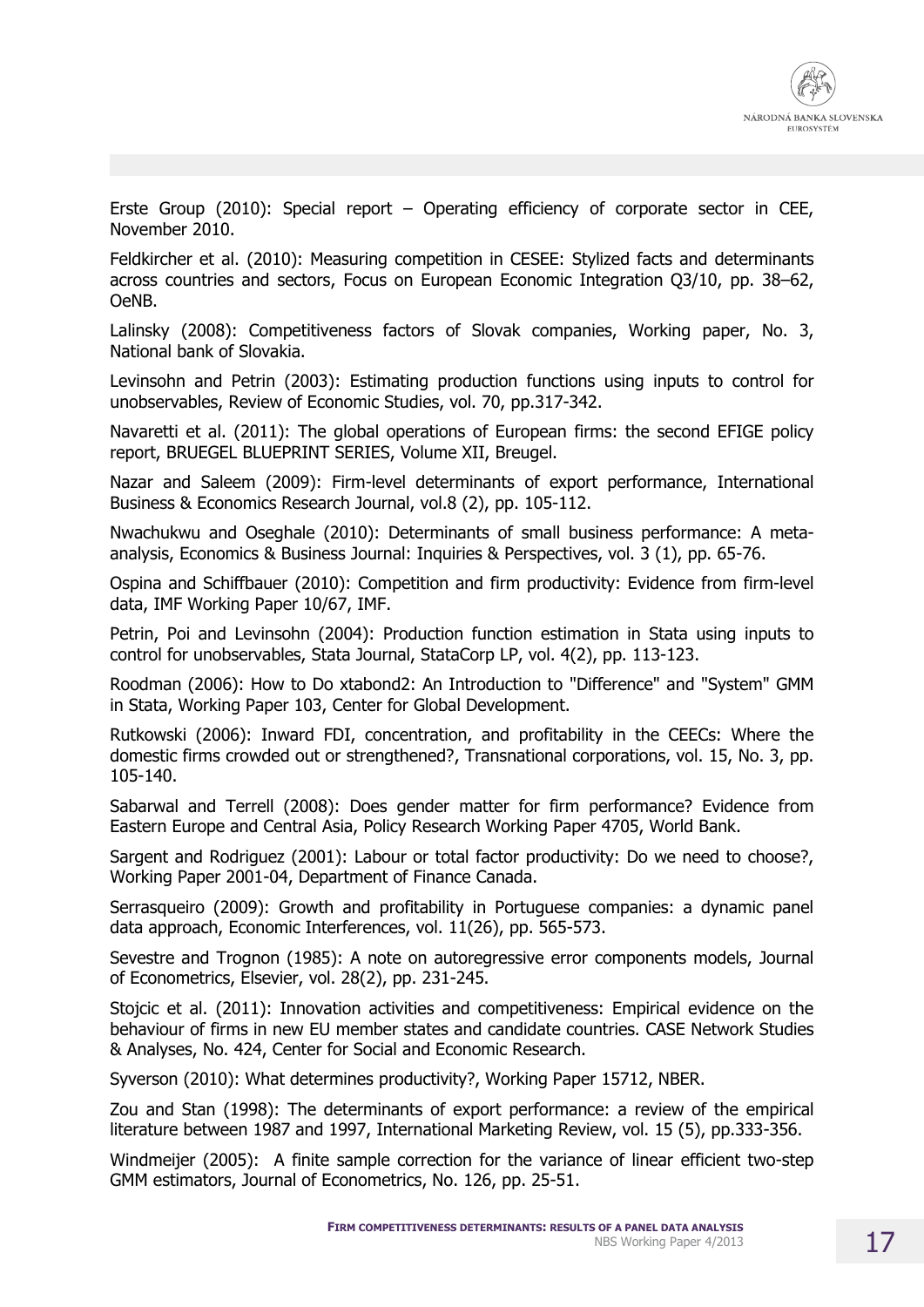

### **ANNEX 1 MAIN RESULTS**

### **Table A Main results for profitability**

|                    |                                                                                              |               | <b>Model 1</b>      | <b>Model 2</b>      | <b>Model 3</b>      |
|--------------------|----------------------------------------------------------------------------------------------|---------------|---------------------|---------------------|---------------------|
|                    |                                                                                              |               | return<br>on assets | return<br>on assets | return<br>on assets |
|                    |                                                                                              | coef.         | $0.215*$            | $0.236*$            | $0.227*$            |
|                    | return on assets (-1)                                                                        | s.e.          | 0.077               | 0.071               | 0.070               |
|                    |                                                                                              | coef.         | 1.336***            | 1.387**             | $1.294***$          |
|                    | market share                                                                                 | s.e.          | 0.006               | 0.011               | 0.0096              |
|                    | company technology                                                                           | coef.         | $0.303**$           |                     |                     |
|                    | utilisation (high)                                                                           | s.e.          | 0.016               |                     |                     |
| company<br>factors | price/cost reduction                                                                         | coef.         | $-0.183*$           |                     |                     |
|                    | (medium)                                                                                     | s.e.          | 0.050               |                     |                     |
|                    | price/cost reduction (high)                                                                  | coef.         | $-0.1304$           |                     |                     |
|                    |                                                                                              | s.e.          | 0.211               |                     |                     |
|                    | quality domestic suppliers                                                                   | coef.         |                     | $0.426**$           |                     |
|                    | (medium)                                                                                     | s.e.          |                     | 0.014               |                     |
|                    | quality domestic. suppliers                                                                  | coef.         |                     | 0.0277              |                     |
| sectoral factors   | (high)                                                                                       | s.e.          |                     | 0.900               |                     |
|                    | developed consumers                                                                          | coef.         |                     | $-0.362**$          |                     |
|                    | (medium)<br>developed consumers (high)                                                       | s.e.          |                     | 0.023               |                     |
|                    |                                                                                              | coef.         |                     | $-0.255$            |                     |
|                    |                                                                                              | s.e.          |                     | 0.155               |                     |
|                    | energy costs (medium)<br>energy costs (high)                                                 | coef.         |                     |                     | $-0.453***$         |
|                    |                                                                                              | s.e.          |                     |                     | 0.001<br>$-0.393**$ |
|                    |                                                                                              | coef.         |                     |                     |                     |
|                    |                                                                                              | s.e.<br>coef. |                     |                     | 0.014<br>0.0632     |
|                    | exchange rate stability<br>(medium)                                                          | s.e.          |                     |                     | 0.533               |
| macro factors      | exchange rate stability                                                                      | coef.         |                     |                     | $0.356*$            |
|                    | (high)                                                                                       | s.e.          |                     |                     | 0.066               |
|                    |                                                                                              | coef.         |                     |                     | $0.388**$           |
|                    | EU membership (medium)                                                                       | s.e.          |                     |                     | 0.013               |
|                    |                                                                                              | coef.         |                     |                     | $0.388***$          |
|                    | EU membership (high)                                                                         | s.e.          |                     |                     | 0.008               |
|                    | Number of observations                                                                       |               | 529                 | 502                 | 532                 |
|                    | Number of groups                                                                             |               | 75                  | 72                  | 75                  |
|                    | Number of instruments<br>Arellano-Bond test for AR(1)<br>Prob (Arellano-Bond test for AR(1)) |               | 28                  | 29                  | 31                  |
|                    |                                                                                              |               | $-1.880$            | $-1.853$            | $-1.906$            |
|                    |                                                                                              |               | 0.060               | 0.064               | 0.057               |
|                    | Arellano-Bond test for AR(2)                                                                 |               |                     |                     |                     |
|                    | Prob (Arellano-Bond test for AR(2))                                                          |               | 1.214               | 1.247               | 1.207               |
|                    |                                                                                              |               | 0.225               | 0.213               | 0.227               |
|                    | Hansen test for over-id. restrictions                                                        |               | 29.232              | 27.742              | 28.798              |
|                    | Prob (Hansen test for over-id. restr.)                                                       |               | 0.173               | 0.226               | 0.187               |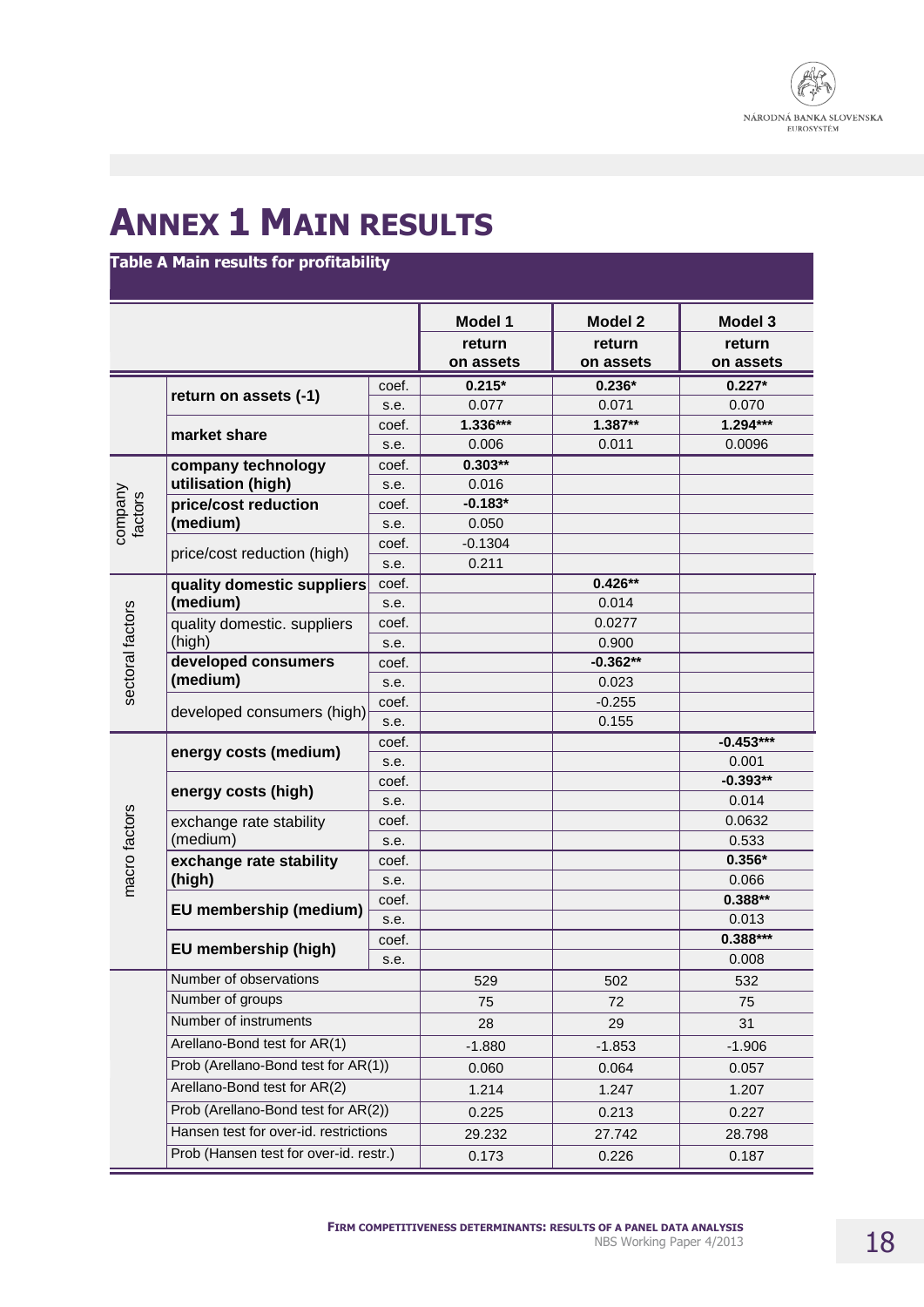

#### **Table B Main results for labour productivity**

|                     |                                                                                                                              |       | <b>Model 1</b> | <b>Model 2</b> | <b>Model 3</b> |
|---------------------|------------------------------------------------------------------------------------------------------------------------------|-------|----------------|----------------|----------------|
|                     |                                                                                                                              |       | labour         | labour         | labour         |
|                     |                                                                                                                              |       | productivity   | productivity   | productivity   |
|                     |                                                                                                                              | coef. | $0.313*$       | $0.462***$     | $0.338*$       |
|                     | labour productivity (-1)                                                                                                     | s.e.  | 0.067          | 0.004          | 0.067          |
|                     |                                                                                                                              | coef. | $-0.888***$    | $-0.868***$    | $-0.867***$    |
|                     | labour costs                                                                                                                 |       | 0.000          | 0.0000         | 0.000          |
| basic               |                                                                                                                              | coef. | $0.0285**$     | $0.033*$       | $0.039***$     |
| factor              | foreign management                                                                                                           |       | 0.019          | 0.064          | 0.009          |
|                     | quality of management                                                                                                        | coef. | $0.038**$      |                |                |
| company             | (medium)                                                                                                                     | s.e.  | 0.020          |                |                |
| factors             | quality of management<br>(high)                                                                                              | coef. | $0.032*$       |                |                |
|                     |                                                                                                                              | s.e.  | 0.073          |                |                |
|                     | nature of competitive<br>advantage (medium)                                                                                  | coef. |                | $0.028*$       |                |
|                     |                                                                                                                              | s.e.  |                | 0.079          |                |
| sectoral<br>factors | nature of competitive                                                                                                        | coef. |                | 0.020          |                |
|                     | advantage (high)                                                                                                             | s.e.  |                | 0.348          |                |
|                     | EU membership (medium)                                                                                                       | coef. |                |                | $0.039***$     |
|                     |                                                                                                                              | s.e.  |                |                | 0.005          |
| macro<br>factors    |                                                                                                                              | coef. |                |                | 0.024          |
|                     | EU membership (high)                                                                                                         | s.e.  |                |                | 0.293          |
|                     | Number of observations                                                                                                       |       | 290            | 260            | 273            |
|                     | Number of groups                                                                                                             |       | 76             | 69             | 72             |
|                     | Number of instruments<br>Arellano-Bond test for AR(1)<br>Prob (Arellano-Bond test for AR(1))<br>Arellano-Bond test for AR(2) |       | 14             | 14             | 16             |
|                     |                                                                                                                              |       | $-1.176$       | $-1.077$       | $-1.147$       |
|                     |                                                                                                                              |       | 0.240          | 0.281          | 0.251          |
|                     |                                                                                                                              |       | 0.619          | 0.571          | 0.592          |
|                     | Prob (Arellano-Bond test for AR(2))                                                                                          |       | 0.536          | 0.568          | 0.554          |
|                     | Hansen test for over-id, restrictions                                                                                        |       | 17.531         | 10.843         | 17.454         |
|                     | Prob (Hansen test for over-id. restr.)                                                                                       |       | 0.041          | 0.287          | 0.095          |

legend: \* p<.1; \*\* p<.05; \*\*\* p<.01

Note: Dependent variables, lagged dependent variables and quantitative explanatory variables in logarithm. Dummy variables for competitiveness factors. Two-step difference GMM estimation using xtabond2 module for Stata. Asymptotic robust standard errors are reported. Lagged dependent and differenced explanatory variables used as instruments.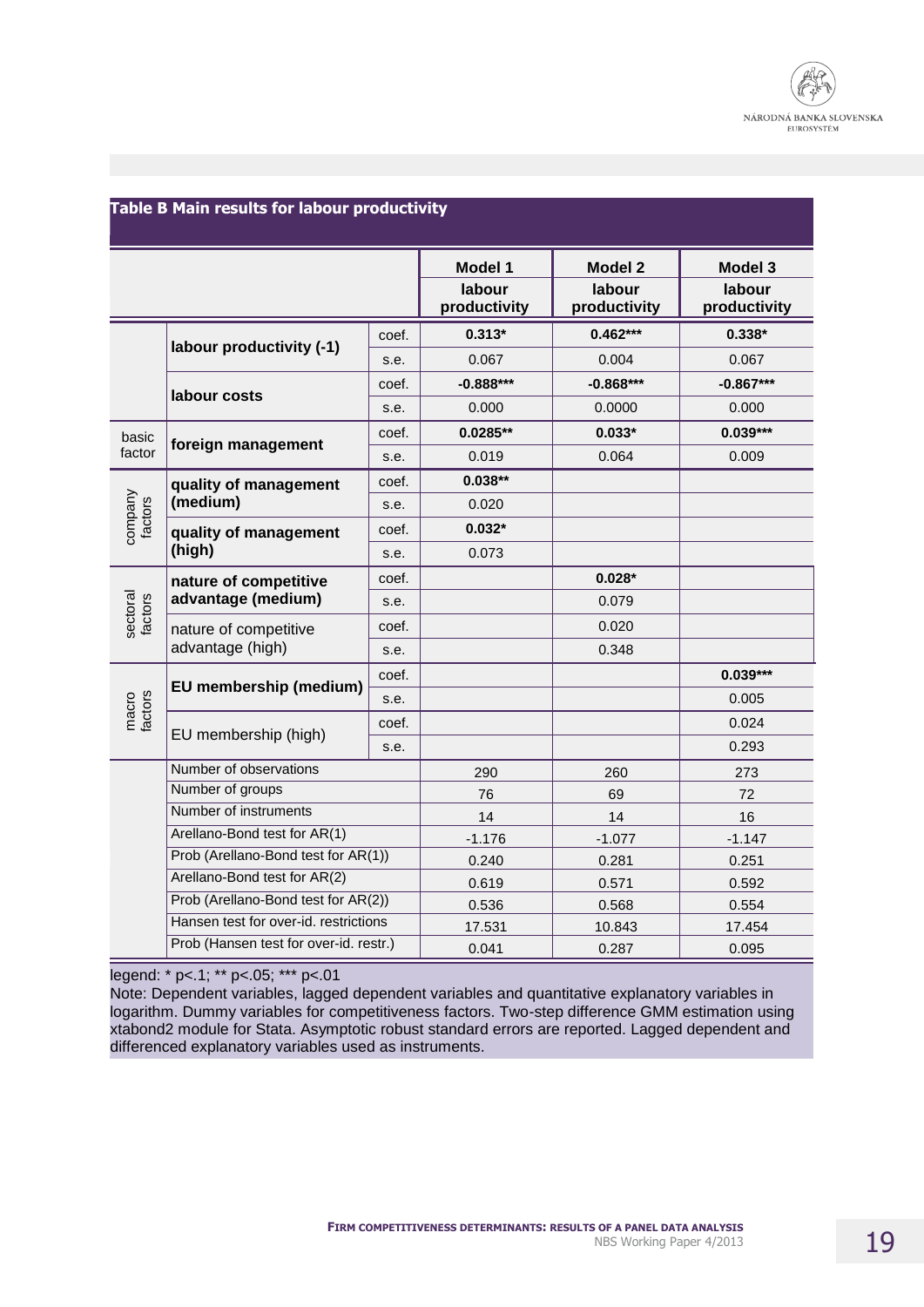|                     |                                        |       | <b>Model 1</b><br>value<br>of export | <b>Model 2</b><br>value<br>of export | Model 3<br>value<br>of export | Model 4<br>value<br>of export |  |  |
|---------------------|----------------------------------------|-------|--------------------------------------|--------------------------------------|-------------------------------|-------------------------------|--|--|
|                     |                                        | coef. | $0.768***$                           | $0.365**$                            | $0.298*$                      | $0.408**$                     |  |  |
|                     | value of export (-1)                   | s.e.  | 0.000                                | 0.026                                | 0.060                         | 0.021                         |  |  |
|                     |                                        | coef. | $-1.133***$                          | $-1.347***$                          | $-1.027***$                   | $-1.305***$                   |  |  |
|                     | labour costs                           | s.e.  | 0.000                                | 0.000                                | 0.000                         | 0.000                         |  |  |
| basic               |                                        | coef. | $0.059**$                            |                                      |                               |                               |  |  |
| factor              | foreign management                     | s.e.  | 0.0119                               |                                      |                               |                               |  |  |
|                     | efficient leadership                   | coef. |                                      | 0.047                                |                               |                               |  |  |
|                     | (medium)                               | s.e.  |                                      | 0.196                                |                               |                               |  |  |
| company<br>factors  | efficient leadership                   | coef. |                                      | $0.066*$                             |                               |                               |  |  |
|                     | (high)                                 | s.e.  |                                      | 0.080                                |                               |                               |  |  |
|                     | developed consumers<br>(medium)        | coef. |                                      |                                      | $0.077*$                      |                               |  |  |
|                     |                                        | s.e.  |                                      |                                      | 0.095                         |                               |  |  |
| sectoral<br>factors | developed consumers<br>(high)          | coef. |                                      |                                      | 0.016                         |                               |  |  |
|                     |                                        | s.e.  |                                      |                                      | 0.632                         |                               |  |  |
|                     | <b>EU</b> membership<br>(medium)       | coef. |                                      |                                      |                               | $0.097***$                    |  |  |
|                     |                                        | s.e.  |                                      |                                      |                               | 0.010                         |  |  |
|                     |                                        | coef. |                                      |                                      |                               | 0.050                         |  |  |
| factors<br>macro    | EU membership (high)                   | s.e.  |                                      |                                      |                               | 0.261                         |  |  |
|                     | telecommunication                      | coef. |                                      | $0.035**$                            |                               |                               |  |  |
|                     | infrastructure (medium)                | s.e.  |                                      | 0.033                                |                               |                               |  |  |
|                     | telecommunication                      | coef. |                                      | $-0.001$                             |                               |                               |  |  |
|                     | infrastructure (high)                  | s.e.  |                                      | 0.993                                |                               |                               |  |  |
|                     | Number of observations                 |       | 201                                  | 201                                  | 186                           | 201                           |  |  |
|                     | Number of groups                       |       | 51                                   | 51                                   | 48                            | 51                            |  |  |
|                     | Number of instruments                  |       | 12                                   | 15                                   | 13                            | 13                            |  |  |
|                     | Arellano-Bond test for AR(1)           |       | $-1.672$                             | $-1.575$                             | $-1.251$                      | $-1.601$                      |  |  |
|                     | Prob (Arellano-Bond test for AR(1))    |       | 0.095                                | 0.115                                | 0.211                         | 0.109                         |  |  |
|                     | Arellano-Bond test for AR(2)           |       | 0.539                                | 0.484                                | 0.919                         | 0.502                         |  |  |
|                     | Prob (Arellano-Bond test for AR(2))    |       | 0.589                                | 0.629                                | 0.358                         | 0.616                         |  |  |
|                     | Hansen test for over-id. restrictions  |       | 10.148                               | 13.192                               | 17.189                        | 14.502                        |  |  |
|                     | Prob (Hansen test for over-id. restr.) |       | 0.339                                | 0.154                                | 0.046                         | 0.106                         |  |  |

#### **Table C Main results for export performance**

legend: \* p<.1; \*\* p<.05; \*\*\* p<.01

Note: Dependent variables, lagged dependent variables and quantitative explanatory variables in logarithm. Dummy variables for competitiveness factors. Two-step difference GMM estimation using xtabond2 module for Stata. Asymptotic robust standard errors are reported. Lagged dependent and differenced explanatory variables used as instruments.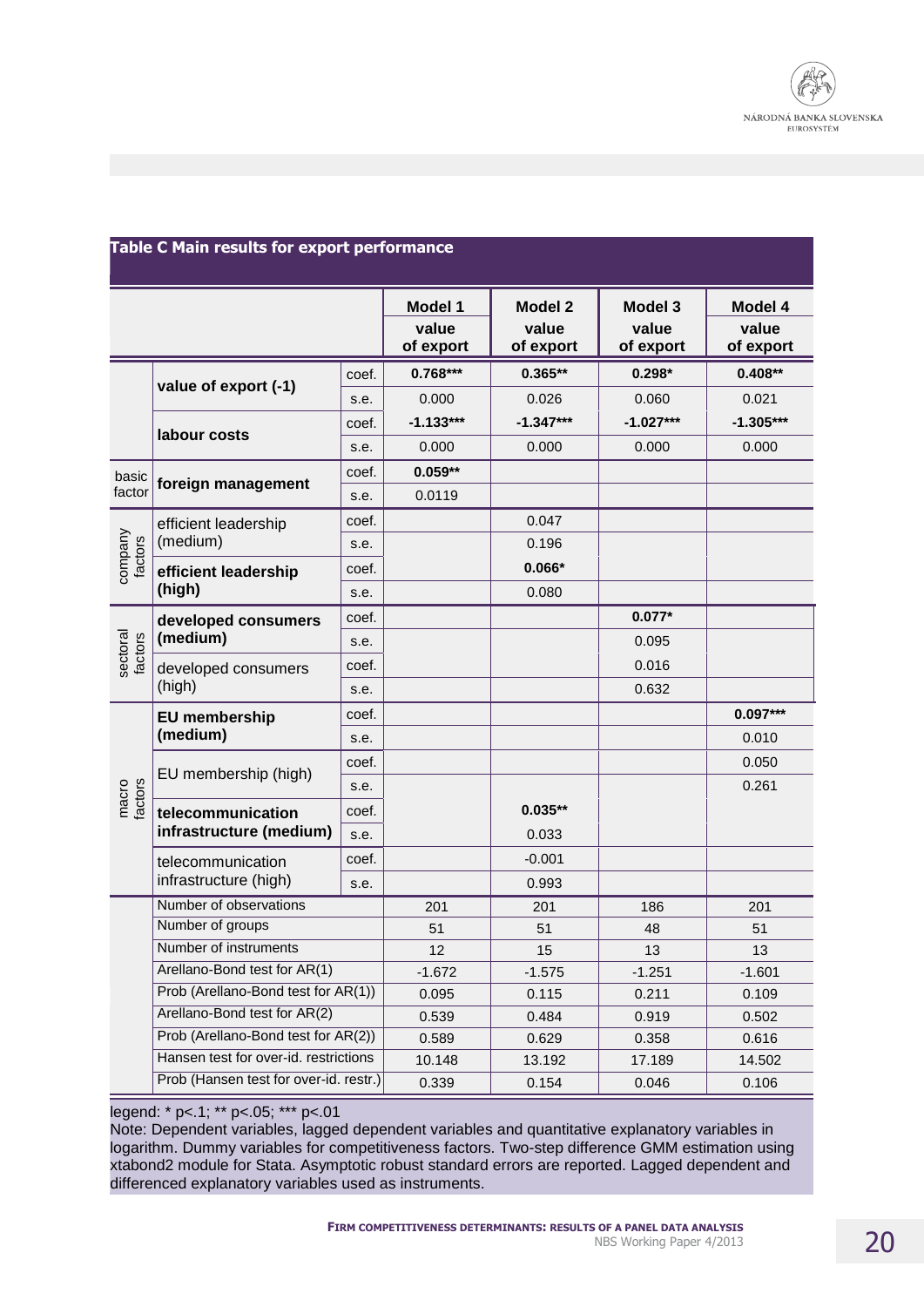

#### **Table D Main results for market share**

|                     |                                                                                              |       | Model 1<br>market<br>share | <b>Model 2</b><br>market<br>share | Model 3<br>market<br>share |  |  |
|---------------------|----------------------------------------------------------------------------------------------|-------|----------------------------|-----------------------------------|----------------------------|--|--|
|                     |                                                                                              | coef. | $0.252***$                 | $0.329**$                         | $0.262***$                 |  |  |
|                     | market share (-1)                                                                            | s.e.  | 0.002                      | 0.037                             | 0.002                      |  |  |
|                     |                                                                                              | coef. | $0.148**$                  | $0.133*$                          | $0.156**$                  |  |  |
|                     | export share                                                                                 | s.e.  | 0.025                      | 0.065                             | 0.025                      |  |  |
|                     |                                                                                              | coef. | 0.002                      |                                   |                            |  |  |
|                     | corporate relations (medium)                                                                 | s.e.  | 0.924                      |                                   |                            |  |  |
| company<br>factors  |                                                                                              | coef. | $0.090**$                  |                                   |                            |  |  |
|                     | corporate relations (high)                                                                   | s.e.  | 0.011                      |                                   |                            |  |  |
|                     | customer demandingness<br>(medium)                                                           | coef. |                            | $-0.043***$                       |                            |  |  |
|                     |                                                                                              | s.e.  |                            | 0.001                             |                            |  |  |
| sectoral<br>factors | customer demandingness<br>(high)                                                             | coef. |                            | $-0.033**$                        |                            |  |  |
|                     |                                                                                              | s.e.  |                            | 0.022                             |                            |  |  |
|                     | energy costs (medium)                                                                        | coef. | $-0.024*$                  |                                   | $-0.022*$                  |  |  |
| macro<br>factors    |                                                                                              | s.e.  | 0.064                      |                                   | 0.079                      |  |  |
|                     |                                                                                              | coef. | $-0.058***$                |                                   | $-0.040**$                 |  |  |
|                     | energy costs (high)                                                                          | s.e.  | 0.008                      |                                   | 0.019                      |  |  |
|                     | Number of observations                                                                       |       | 452                        | 397                               | 470                        |  |  |
|                     | Number of groups                                                                             |       | 64                         | 64                                | 66                         |  |  |
|                     | Number of instruments<br>Arellano-Bond test for AR(1)<br>Prob (Arellano-Bond test for AR(1)) |       | 26                         | 21                                | 24                         |  |  |
|                     |                                                                                              |       | $-0.502$                   | $-1.026$                          | $-0.976$                   |  |  |
|                     |                                                                                              |       | 0.616                      | 0.305                             | 0.329                      |  |  |
|                     | Arellano-Bond test for AR(2)                                                                 |       | 1.101                      | 2.028                             | 1.408                      |  |  |
|                     | Prob (Arellano-Bond test for AR(2))                                                          |       | 0.271                      | 0.043                             | 0.159                      |  |  |
|                     | Hansen test for over-id. restrictions                                                        |       | 29.382                     | 25.697                            | 31.202                     |  |  |
|                     | Prob (Hansen test for over-id. restr.)                                                       |       | 0.081                      | 0.080                             | 0.053                      |  |  |

legend: \* p<.1; \*\* p<.05; \*\*\* p<.01

Note: Dependent variables, lagged dependent variables and quantitative explanatory variables in logarithm. Dummy variables for competitiveness factors. Two-step difference GMM estimation using xtabond2 module for Stata. Asymptotic robust standard errors are reported. Lagged dependent and differenced explanatory variables used as instruments.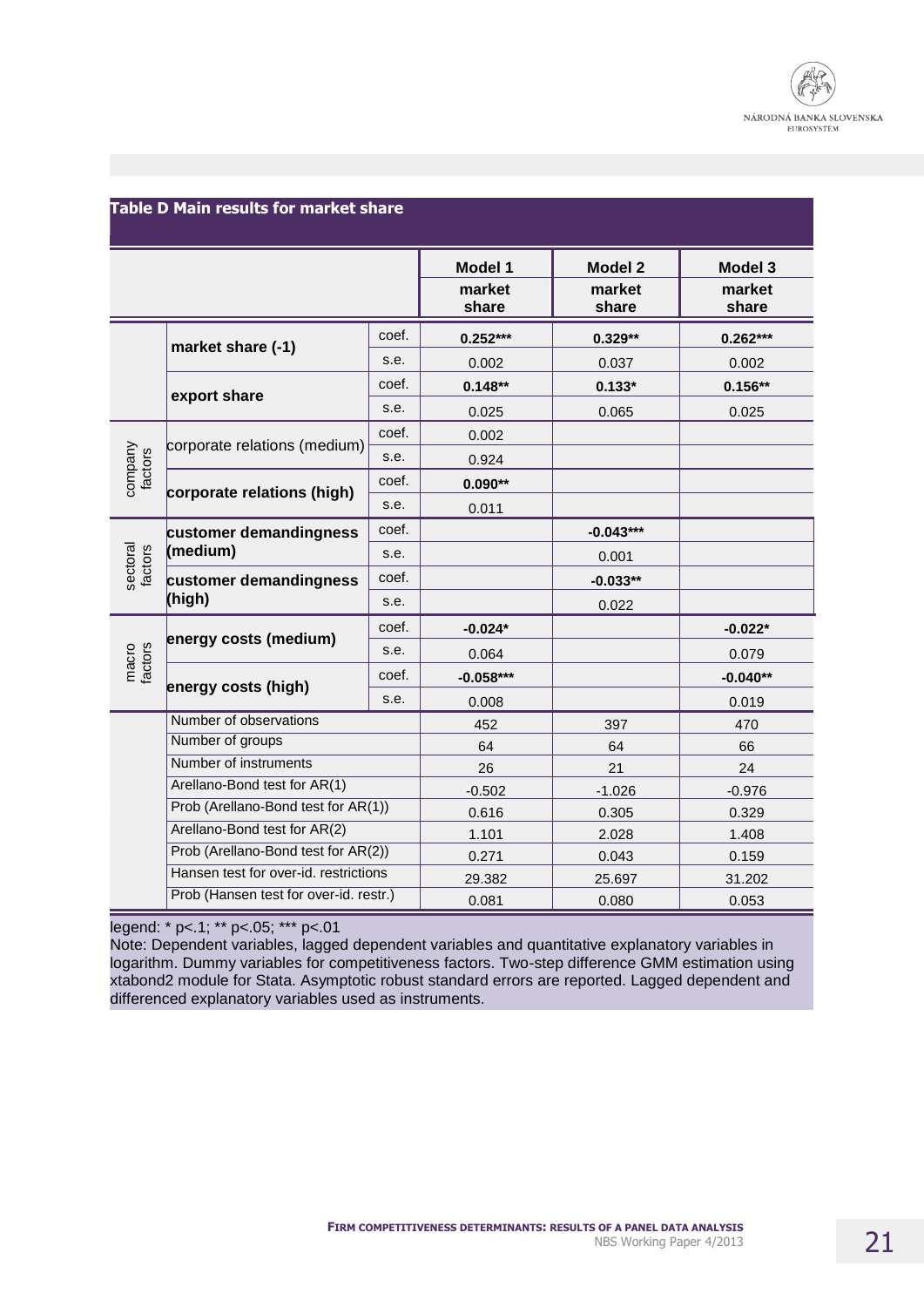

# **ANNEX 2 LIST OF VARIABLES**

|                                             | <b>Table A1 List of all variables</b> (including those ones that were found to be statistically insignificant) |                                      |
|---------------------------------------------|----------------------------------------------------------------------------------------------------------------|--------------------------------------|
| Variable                                    | Description                                                                                                    | Original                             |
|                                             |                                                                                                                | source                               |
| Return on assets                            | gross (net) company profit / total company assets                                                              | <b>TREND</b>                         |
|                                             |                                                                                                                | Analyses<br><b>TREND</b>             |
| Return on equity                            | gross (net) company profit / total company equity                                                              | Analyses                             |
| Profit margin                               | gross (net) company profit / total company revenue                                                             | <b>TREND</b><br>Analyses             |
| Export performance                          | total nominal company export                                                                                   | <b>TREND</b><br>Analyses             |
| Labour productivity                         | total company revenue / number of employees                                                                    | <b>TREND</b><br>Analyses             |
| Labour productivity based on value<br>added | total company value added / number of employees                                                                | <b>TREND</b><br>Analyses             |
| Capital productivity                        | total company capital / number of employees                                                                    | <b>TREND</b><br>Analyses             |
| Market share                                | total company revenue / total revenue of non-financial<br>companies in Slovakia                                | <b>TREND</b><br>Analyses             |
| Export share                                | total company export / total export of non-financial                                                           | <b>TREND</b>                         |
|                                             | companies in Slovakia                                                                                          | Analyses                             |
| Value added adjusted for amortisation       | company value added - amortisation                                                                             | <b>TREND</b><br>Analyses             |
| Value added                                 | company value added                                                                                            | <b>TREND</b><br>Analyses             |
| Labour costs                                | company personal costs / revenue                                                                               | <b>TREND</b><br>Analyses             |
| Revenue performance                         | total company revenue                                                                                          | <b>TREND</b><br>Analyses             |
| Investment activity                         | total company investments                                                                                      | <b>TREND</b><br>Analyses             |
| Investment intensity                        | total company investments / total company revenue                                                              | <b>TREND</b>                         |
| Investment productivity                     | total company revenue / (long-term assets - long-term                                                          | Analyses<br><b>TREND</b>             |
|                                             | assets $(-1)$ )                                                                                                | Analyses<br><b>TREND</b>             |
| Company capital                             | company long-term assets                                                                                       | Analyses                             |
| Share of foreign capital                    | foreign capital / total company capital                                                                        | <b>TREND</b><br>Analyses             |
| Capital intensity                           | company long-term assets / total company revenue                                                               | <b>TREND</b><br>Analyses             |
| Fixed assets                                | company fixed assets                                                                                           | <b>TREND</b><br>Analyses             |
| Amortisation                                | company amortisation                                                                                           | <b>TREND</b><br>Analyses             |
| Number of employees                         | average number of company employees                                                                            | <b>TREND</b><br>Analyses             |
| Personal costs                              | company personal costs                                                                                         | <b>TREND</b><br>Analyses             |
| Loans                                       | company loans                                                                                                  | <b>TREND</b>                         |
| Leverage                                    | company loans / company assets                                                                                 | Analyses<br><b>TREND</b><br>Analyses |

**FIRM COMPETITIVENESS DETERMINANTS: RESULTS OF A PANEL DATA ANALYSIS** NBS Working Paper 4/2013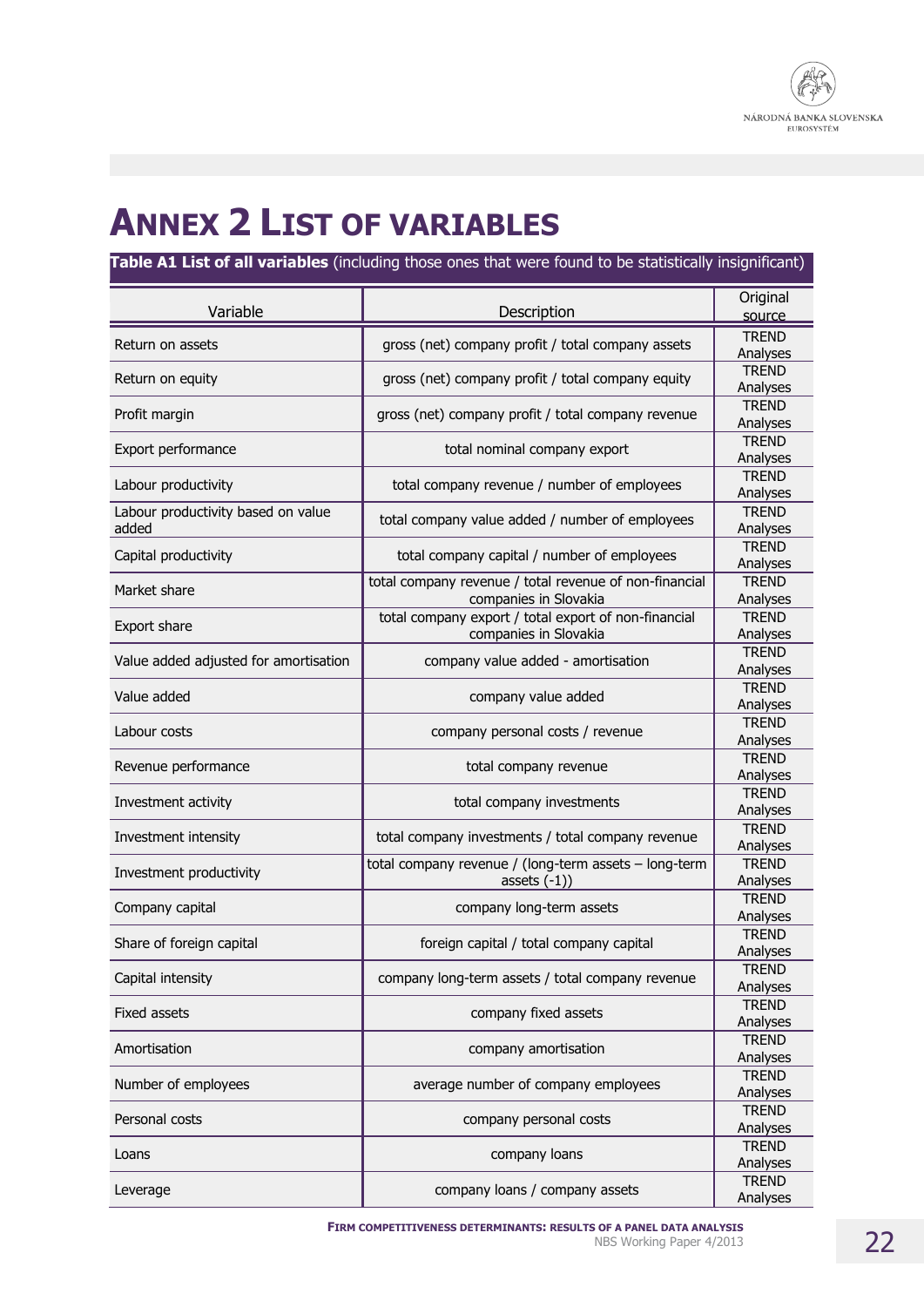| Company age                                                     | number of months since establishment                                                            | <b>TREND</b><br>Analyses    |
|-----------------------------------------------------------------|-------------------------------------------------------------------------------------------------|-----------------------------|
| Industrial company                                              | binary dummy variable for industrial company                                                    | <b>TREND</b><br>Analyses    |
| Network company                                                 | binary dummy variable for company from network<br>industry sector                               | <b>TREND</b><br>Analyses    |
| Accounting year                                                 | binary dummy variable for company using other than<br>standard calendar year                    | <b>TREND</b><br>Analyses    |
| Export from Slovakia                                            | Total export from Slovakia                                                                      | Statistical office<br>of SR |
| GDP in Slovakia                                                 | Current value of gross domestic product                                                         | Statistical office<br>of SR |
| Foreign management                                              | binary dummy variable for company employing a<br>manager with a foreign name                    | <b>Business</b><br>register |
| Management with domestic education                              | binary dummy variable for company employing a<br>manager with Slovak title, 'Ing.' 'Mgr.', etc. | <b>Business</b><br>register |
| Name change                                                     | binary dummy variable for company that has changed<br>its name since its establishment          | <b>Business</b><br>register |
| Effieciency of company leadership                               | separate binary dummy variable for one of three current<br>levels of the competitiveness factor | Lalinsky (2008)             |
| Professionalism of management                                   | separate binary dummy variable for one of three current<br>levels of the competitiveness factor | Lalinsky (2008)             |
| Quality of company management                                   | separate binary dummy variable for one of three current<br>levels of the competitiveness factor | Lalinsky (2008)             |
| Orientation on cost/price reduction                             | separate binary dummy variable for one of three current<br>levels of the competitiveness factor | Lalinsky (2008)             |
| Company utilisation of communication<br>technology              | separate binary dummy variable for one of three current<br>levels of the competitiveness factor | Lalinsky (2008)             |
| Corporate relationship with other<br>companies                  | separate binary dummy variable for one of three current<br>levels of the competitiveness factor | Lalinsky (2008)             |
| Quality of domestic suppliers                                   | separate binary dummy variable for one of three current<br>levels of the competitiveness factor | Lalinsky (2008)             |
| Existence of developed consumer<br>sectors                      | separate binary dummy variable for one of three current<br>levels of the competitiveness factor | Lalinsky (2008)             |
| Customer demandingness                                          | separate binary dummy variable for one of three current<br>levels of the competitiveness factor | Lalinsky (2008)             |
| Nature of competitive advantage                                 | separate binary dummy variable for one of three current<br>levels of the competitiveness factor | Lalinsky (2008)             |
| Availability of skilled and qualified<br>managers               | separate binary dummy variable for one of three current<br>levels of the competitiveness factor | Lalinsky (2008)             |
| Availability of adequately educated<br>workforce                | separate binary dummy variable for one of three current<br>levels of the competitiveness factor | Lalinsky (2008)             |
| Exchange rate stability                                         | separate binary dummy variable for one of three current<br>levels of the competitiveness factor | Lalinsky (2008)             |
| EU membership                                                   | separate binary dummy variable for one of three current<br>levels of the competitiveness factor | Lalinsky (2008)             |
| Euro adoption in Slovakia                                       | separate binary dummy variable for one of three current<br>levels of the competitiveness factor | Lalinsky (2008)             |
| Quality and availability of<br>telecommunication infrastructure | separate binary dummy variable for one of three current<br>levels of the competitiveness factor | Lalinsky (2008)             |
| Quality and availability of transport<br>infrastructure         | separate binary dummy variable for one of three current<br>levels of the competitiveness factor | Lalinsky (2008)             |
| Energy costs                                                    | separate binary dummy variable for one of three current<br>levels of the competitiveness factor | Lalinsky (2008)             |
|                                                                 |                                                                                                 |                             |

Note: all variables except dummy variables entered regressions in logs.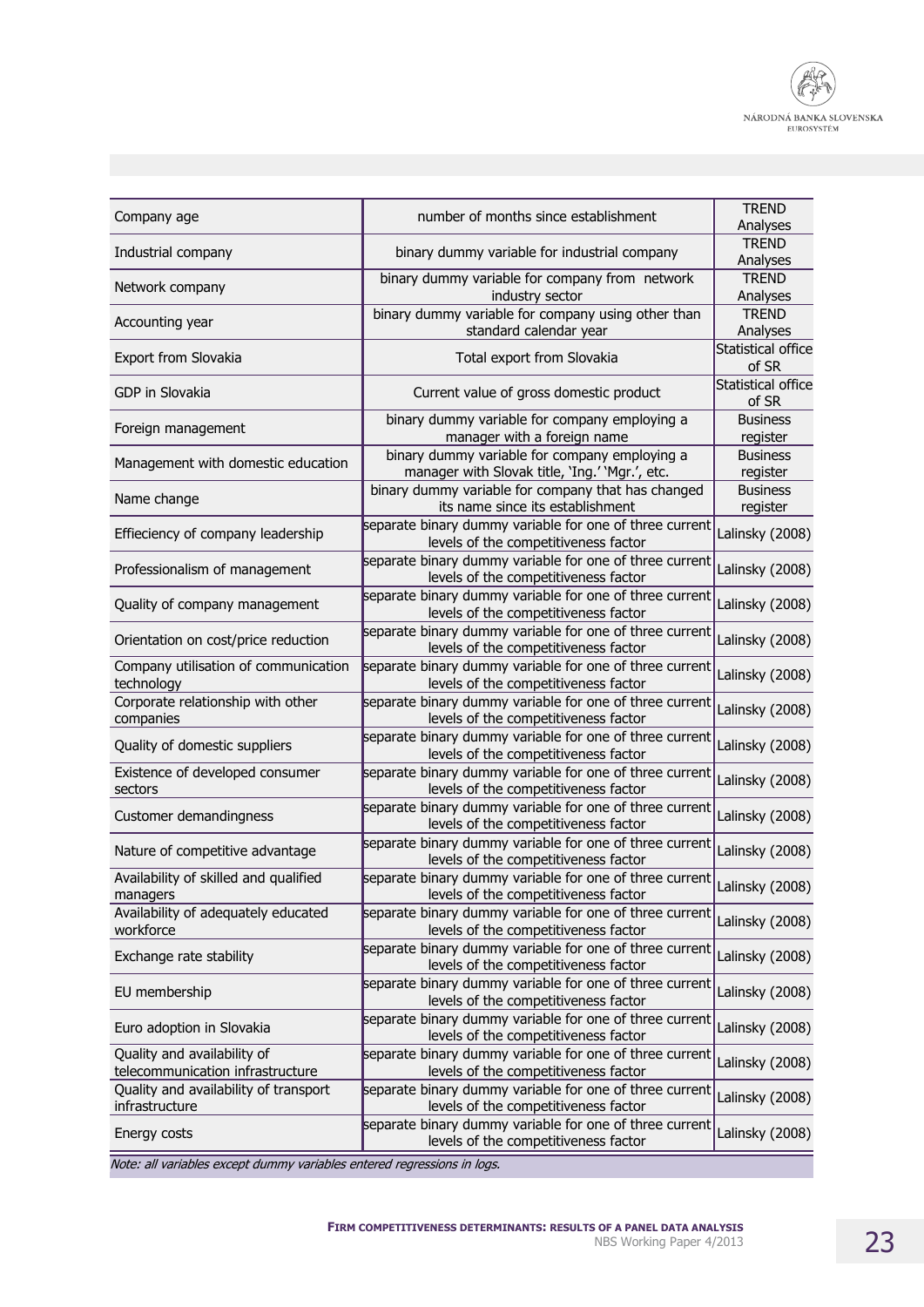

# **ANNEX 3 PRELIMINARY RESULTS FOR MODELS COVERING ALL COMPANY, SECTORAL AND MACRO FACTORS**

#### **Table A2.1 Preliminary results for profitability**

|                                  |                                                                                                                                                                                                                                                                                                                                                                                                           | Model 1          | Model 2          | Model 3          | Model 4          |  |  |
|----------------------------------|-----------------------------------------------------------------------------------------------------------------------------------------------------------------------------------------------------------------------------------------------------------------------------------------------------------------------------------------------------------------------------------------------------------|------------------|------------------|------------------|------------------|--|--|
|                                  |                                                                                                                                                                                                                                                                                                                                                                                                           | return on assets | return on assets | return on assets | return on assets |  |  |
|                                  | return on assets (-1)                                                                                                                                                                                                                                                                                                                                                                                     | .2580991**       | .20687405        | .25109182        | .20541169*       |  |  |
|                                  | market share                                                                                                                                                                                                                                                                                                                                                                                              | .11470961        | 1.263662***      | 1.0934529*       | 1.2677263***     |  |  |
|                                  | efficient leadership (med)                                                                                                                                                                                                                                                                                                                                                                                | .32666676        | .4220028***      |                  |                  |  |  |
|                                  | efficient leadership (high)                                                                                                                                                                                                                                                                                                                                                                               | .38014443*       | 03866954         |                  |                  |  |  |
|                                  | professional management (med)                                                                                                                                                                                                                                                                                                                                                                             | $-14684975$      | $-1.1361114***$  |                  |                  |  |  |
|                                  | professional management (high)                                                                                                                                                                                                                                                                                                                                                                            | $-0.16049377$    | $-1.365659***$   |                  |                  |  |  |
|                                  | quality management (med)                                                                                                                                                                                                                                                                                                                                                                                  | $-01185929$      | .767912***       |                  |                  |  |  |
|                                  | quality management (high)                                                                                                                                                                                                                                                                                                                                                                                 | $-02095178$      | 1.0638106***     |                  |                  |  |  |
|                                  | price/cost reduction (med)                                                                                                                                                                                                                                                                                                                                                                                | $-12782072**$    | $-11295982$      |                  |                  |  |  |
|                                  | price/cost reduction (high)                                                                                                                                                                                                                                                                                                                                                                               | $-0.10456949**$  | 07719797         |                  |                  |  |  |
|                                  | com. tech. utilisation (high)                                                                                                                                                                                                                                                                                                                                                                             | .10415736*       | 27997265**       |                  |                  |  |  |
| sectoral factors                 | developed consumers (med)                                                                                                                                                                                                                                                                                                                                                                                 | .0036666         |                  | $-.16467052$     |                  |  |  |
|                                  | developed consumers (high)                                                                                                                                                                                                                                                                                                                                                                                | $-0560001$       |                  | $-18503466$      |                  |  |  |
|                                  | customer demandingness (med)                                                                                                                                                                                                                                                                                                                                                                              | $-0.15226348**$  |                  | .32392237        |                  |  |  |
|                                  | customer demandingness (high)                                                                                                                                                                                                                                                                                                                                                                             | $-0.13731837*$   |                  | .2921097         |                  |  |  |
|                                  | nature of comp. adv. (med)                                                                                                                                                                                                                                                                                                                                                                                | 02922501         |                  | $-0.01624898$    |                  |  |  |
|                                  | nature of comp. adv. (high)                                                                                                                                                                                                                                                                                                                                                                               | .06365486*       |                  | $-1700415$       |                  |  |  |
|                                  | av. of qualified managers (med)                                                                                                                                                                                                                                                                                                                                                                           | .0298069         |                  | .11862016        |                  |  |  |
|                                  | av. of qualified managers (high)                                                                                                                                                                                                                                                                                                                                                                          | $-08319849$      |                  | .18716339        |                  |  |  |
|                                  | adeq. educated workforce (med)                                                                                                                                                                                                                                                                                                                                                                            | .05889789        |                  | -.20733008*      |                  |  |  |
|                                  | adeq. educated workforce (high)                                                                                                                                                                                                                                                                                                                                                                           | .1560339**       |                  | $-27106649$      |                  |  |  |
|                                  | exch. rate stability (med)                                                                                                                                                                                                                                                                                                                                                                                | .05079828        |                  |                  | $-00272707$      |  |  |
|                                  | exch. rate stability (high)                                                                                                                                                                                                                                                                                                                                                                               | .02302983        |                  |                  | .28032062        |  |  |
|                                  | EU membership (med)                                                                                                                                                                                                                                                                                                                                                                                       | $-0.15398505*$   |                  |                  | .42895546***     |  |  |
|                                  | EU membership (high)                                                                                                                                                                                                                                                                                                                                                                                      | $-0.17784857*$   |                  |                  | .43182696**      |  |  |
| company factors<br>macro factors | euro adoption (med)                                                                                                                                                                                                                                                                                                                                                                                       | .10971467        |                  |                  | .10943767        |  |  |
|                                  | euro adoption (high)                                                                                                                                                                                                                                                                                                                                                                                      | .12370127        |                  |                  | .03068109        |  |  |
|                                  | quality transport infr. (med)                                                                                                                                                                                                                                                                                                                                                                             | .01546302        |                  |                  | .07374627        |  |  |
|                                  | quality transport infr. (high)                                                                                                                                                                                                                                                                                                                                                                            | $-0183894$       |                  |                  | .20582371        |  |  |
|                                  | energy costs (med)                                                                                                                                                                                                                                                                                                                                                                                        | $-0.0261451$     |                  |                  | -.55378598***    |  |  |
|                                  | energy costs (high)                                                                                                                                                                                                                                                                                                                                                                                       | $-02827431$      |                  |                  | $-0.52892624**$  |  |  |
|                                  | Number of observations                                                                                                                                                                                                                                                                                                                                                                                    | 555              | 522              | 478              | 532              |  |  |
|                                  | Arellano-Bond test for AR(1)                                                                                                                                                                                                                                                                                                                                                                              | $-1.8712286$     | $-1.8547095$     | $-1.7952355$     | $-1.8808797$     |  |  |
|                                  | Prob (Arellano-Bond test for AR(1))                                                                                                                                                                                                                                                                                                                                                                       | .0613134         | .06363771        | .07261619        | .05998829        |  |  |
|                                  | Arellano-Bond test for AR(2)                                                                                                                                                                                                                                                                                                                                                                              | 1.2014544        | 1.149384         | 1.1511198        | 1.1852189        |  |  |
|                                  | Prob (Arellano-Bond test for AR(2))                                                                                                                                                                                                                                                                                                                                                                       | .22957497        | .25039766        | .24968295        | .23593089        |  |  |
|                                  | Hansen test for over-id. restrictions                                                                                                                                                                                                                                                                                                                                                                     | 40.607304        | 32.305497        | 29.301833        | 30.193299        |  |  |
|                                  | Prob (Hansen test for over-id. restr.)                                                                                                                                                                                                                                                                                                                                                                    | .27449657        | .09395499        | .17051011        | .14393271        |  |  |
|                                  | legend: * p<.1; ** p<.05; *** p<.01<br>Note: : Dependent variables, lagged dependent variables and quantitative explanatory variables in logarithm. Dummy<br>variables for competitiveness factors. Two-step difference GMM estimation using xtabond2 module for Stata.<br>Asymptotic robust standard errors are reported. Lagged dependent and differenced explanatory variables used as<br>instruments. |                  |                  |                  |                  |  |  |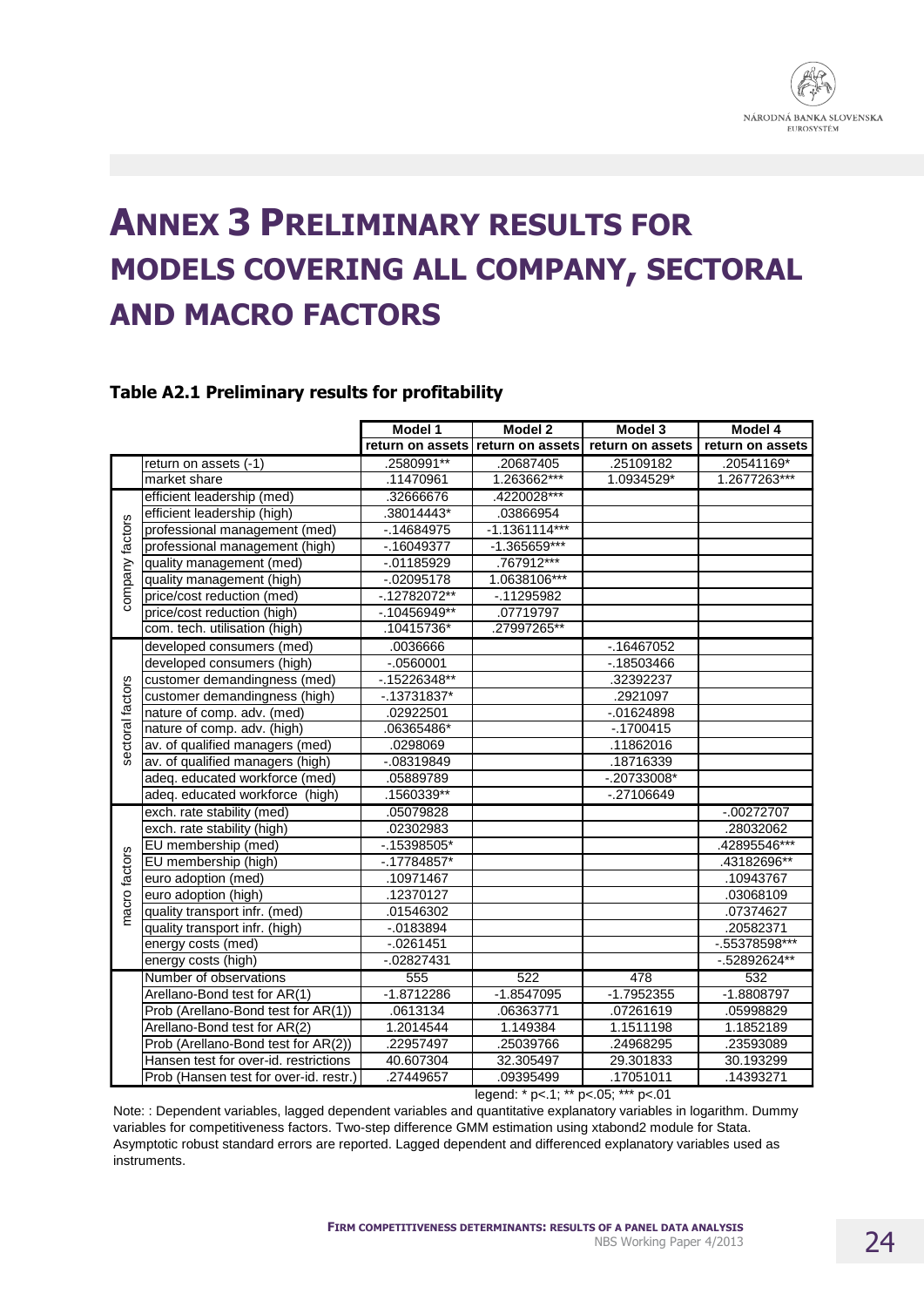|                  |                                                                                                   | Model 1          | <b>Model 2</b>   | Model 3                             | Model 4          |  |  |  |
|------------------|---------------------------------------------------------------------------------------------------|------------------|------------------|-------------------------------------|------------------|--|--|--|
|                  |                                                                                                   | labour           | labour           | labour                              | labour           |  |  |  |
|                  |                                                                                                   | productivity     | productivity     | productivity                        | productivity     |  |  |  |
|                  | labour productivity (-1)                                                                          | .1650341         | .27855672        | .21893001                           | .25763597        |  |  |  |
|                  | labour costs                                                                                      | $-0.88475941***$ | $-0.89121592***$ | $-0.90485551***$                    | $-0.90940185***$ |  |  |  |
|                  | efficient leadership (med)                                                                        | .03369912        | .05427763*       |                                     |                  |  |  |  |
|                  | efficient leadership (high)                                                                       | .02999942        | .0516294         |                                     |                  |  |  |  |
| company factors  | professional management (med)                                                                     | .44137218        | .48874958**      |                                     |                  |  |  |  |
|                  | professional management (high)                                                                    | 42549436         | .49631224**      |                                     |                  |  |  |  |
|                  | quality management (med)                                                                          | .00370639        | -.47646646**     |                                     |                  |  |  |  |
|                  | quality management (high)                                                                         | $-0.00822504$    | -.48405562**     |                                     |                  |  |  |  |
|                  | price/cost reduction (med)                                                                        | .1075431         | $-02449682$      |                                     |                  |  |  |  |
|                  | price/cost reduction (high)                                                                       | 10541712         | $-0328976$       |                                     |                  |  |  |  |
|                  | com. tech. utilisation (high)                                                                     | $-0.04001106$    | .00704523        |                                     |                  |  |  |  |
|                  | developed consumers (med)                                                                         | 03785012         |                  | .01425834                           |                  |  |  |  |
|                  | developed consumers (high)                                                                        | 04384347         |                  | 01197908                            |                  |  |  |  |
|                  | customer demandingness (med)                                                                      | 13421124         |                  | 01736092                            |                  |  |  |  |
|                  | customer demandingness (high)                                                                     | .13688955        |                  | 01210121                            |                  |  |  |  |
| sectoral factors | nature of comp. adv. (med)                                                                        | 01206204         |                  | .01669016                           |                  |  |  |  |
|                  | nature of comp. adv. (high)                                                                       | $-01182544$      |                  | 01043628                            |                  |  |  |  |
|                  | av. of qualified managers (med)                                                                   | $-0.03451966$    |                  | $-0.01031586$                       |                  |  |  |  |
|                  | av. of qualified managers (high)                                                                  | $-0.04851761$    |                  | $-0.092802$                         |                  |  |  |  |
|                  | adeq. educated workforce (med)                                                                    | .03322422        |                  | 02265507                            |                  |  |  |  |
|                  | adeq. educated workforce (high)                                                                   | .02571505        |                  | $-0.0302627$                        |                  |  |  |  |
|                  | exch. rate stability (med)                                                                        | $-02236208$      |                  |                                     | $-0.062321$      |  |  |  |
|                  | exch. rate stability (high)                                                                       | $-00146853$      |                  |                                     | $-01225917$      |  |  |  |
|                  | EU membership (med)                                                                               | .06561365        |                  |                                     | $-002232$        |  |  |  |
|                  | EU membership (high)                                                                              | .06526772        |                  |                                     | $-01221547$      |  |  |  |
|                  | euro adoption (med)                                                                               | -.74407918       |                  |                                     | .03731569        |  |  |  |
| macro factors    | euro adoption (high)                                                                              | -.74508481       |                  |                                     | .04356782        |  |  |  |
|                  | quality transport infr. (med)                                                                     | $-0.00300376$    |                  |                                     | .00881381        |  |  |  |
|                  | quality transport infr. (high)                                                                    | $-01178468$      |                  |                                     | $-00973288$      |  |  |  |
|                  | energy costs (med)                                                                                | 04860125         |                  |                                     | .02240447        |  |  |  |
|                  | energy costs (high)                                                                               | .040058          |                  |                                     | .0041958         |  |  |  |
|                  | Number of observations                                                                            | 245              | 284              | 250                                 | 286              |  |  |  |
|                  | Number of groups                                                                                  | 65               | 74               | 67                                  | 75               |  |  |  |
|                  | Number of instruments                                                                             | 40               | $\overline{20}$  | $\overline{21}$                     | $\overline{21}$  |  |  |  |
|                  | Arellano-Bond test for AR(1)                                                                      | $-1.0208001$     | $-1.1124708$     | $-1.1570969$                        | $-1.1548504$     |  |  |  |
|                  | Prob (Arellano-Bond test for AR(1))                                                               | .30734916        | .26593576        | .24723277                           | .24815168        |  |  |  |
|                  | Arellano-Bond test for AR(2)                                                                      | 44774646         | .51485201        | .45377754                           | .47747929        |  |  |  |
|                  | Prob (Arellano-Bond test for AR(2))                                                               | .65433619        | .60665644        | .64998895                           | .63302087        |  |  |  |
|                  | Hansen test for over-id. restrictions                                                             | 12.523562        | 15.659201        | 15.263668                           | 17.692967        |  |  |  |
|                  | Prob (Hansen test for over-id. restr.)                                                            | .1853757         | .07434856        | .08394344                           | .03890745        |  |  |  |
|                  |                                                                                                   |                  |                  | legend: * p<.1; ** p<.05; *** p<.01 |                  |  |  |  |
|                  | Note: : Dependent variables, lagged dependent variables and quantitative explanatory variables in |                  |                  |                                     |                  |  |  |  |
|                  | logarithm. Dummy variables for competitiveness factors. Two-step difference GMM estimation using  |                  |                  |                                     |                  |  |  |  |
|                  | xtabond2 module for Stata. Asymptotic robust standard errors are reported. Lagged dependent and   |                  |                  |                                     |                  |  |  |  |
|                  | differenced explanatory variables used as instruments.                                            |                  |                  |                                     |                  |  |  |  |

#### **Table A2.2 Preliminary results for labour productivity**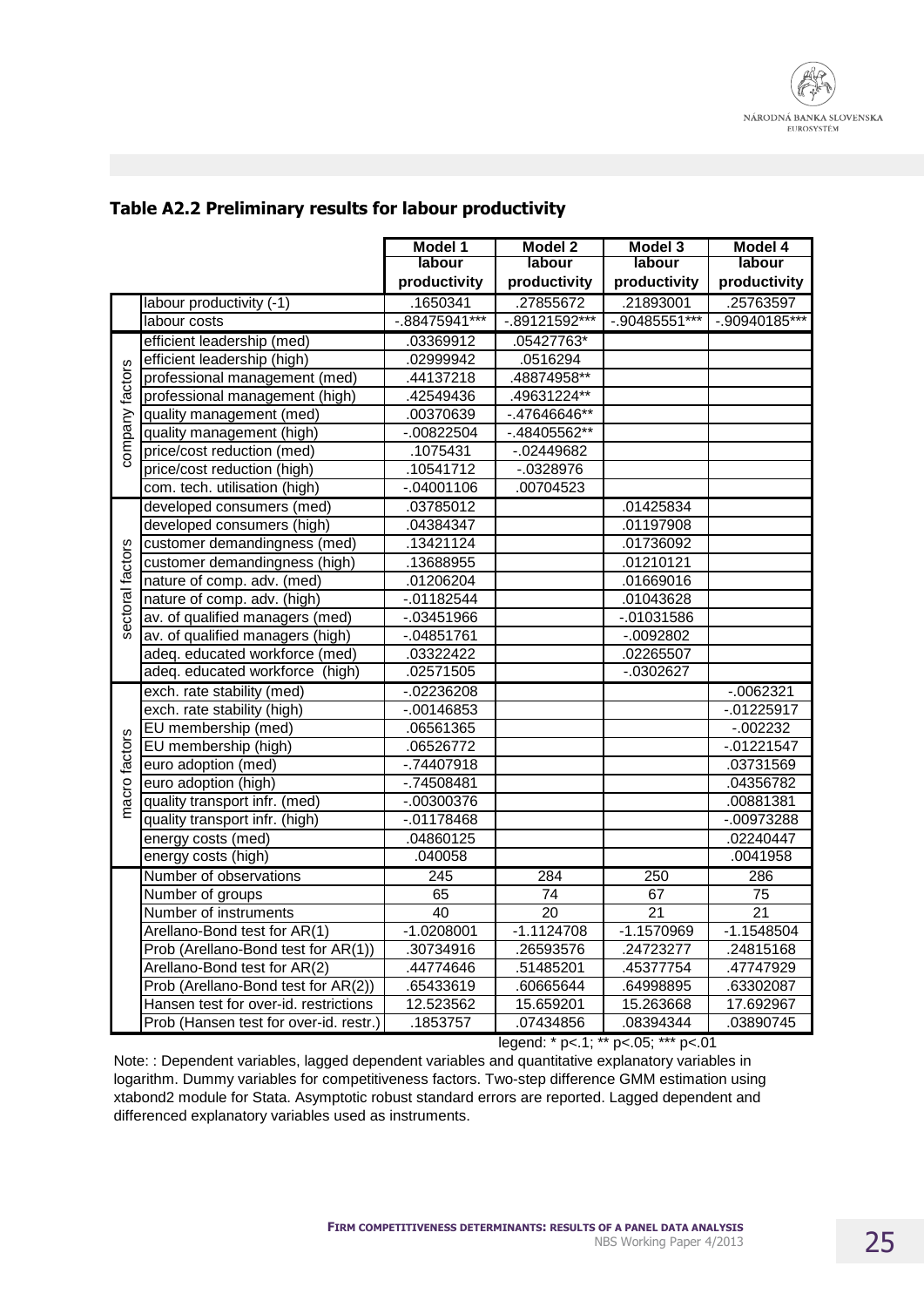|                                                                                                   |                                        | Model 1         | Model 2         | Model 3         | Model 4         |  |  |
|---------------------------------------------------------------------------------------------------|----------------------------------------|-----------------|-----------------|-----------------|-----------------|--|--|
|                                                                                                   |                                        |                 | value of        | value of        | value of        |  |  |
|                                                                                                   |                                        | value of export | export          | export          | export          |  |  |
|                                                                                                   | value of export (-1)                   | .25258781       | .36055511       | 45465306        | .44203945**     |  |  |
|                                                                                                   | labour costs                           | $-1.2598429***$ | $-1.3327221***$ | $-1.0076641***$ | $-1.2826774***$ |  |  |
|                                                                                                   | efficient leadership (med)             | $-01414766$     | .03119187       |                 |                 |  |  |
|                                                                                                   | efficient leadership (high)            | -.02529739      | $-0.03319711$   |                 |                 |  |  |
|                                                                                                   | professional managemen (med)           | .33662173       | .58596792*      |                 |                 |  |  |
| company factors                                                                                   | professional managemen (high)          | 40122246        | .63433476*      |                 |                 |  |  |
|                                                                                                   | quality management (med)               | -.28635852      | $-0.51477752$   |                 |                 |  |  |
|                                                                                                   | quality management (high)              | -.25392756      | -.47639438      |                 |                 |  |  |
|                                                                                                   | price/cost reduction (med)             | .10093313       | $-0203094$      |                 |                 |  |  |
|                                                                                                   | price/cost reduction (high)            | $-00073076$     | $-0.0861969*$   |                 |                 |  |  |
|                                                                                                   | com. tech. utilisation (high)          | $-0.03485794$   | .0230002        |                 |                 |  |  |
|                                                                                                   | developed consumers (med)              | $-.11751373$    |                 | .079681         |                 |  |  |
|                                                                                                   | developed consumers (high)             | $-03934344$     |                 | $-0.03599128$   |                 |  |  |
|                                                                                                   | customer demandingness (med)           | $-.11148906$    |                 | .07343077       |                 |  |  |
| sectoral factors                                                                                  | customer demandingness (high)          | $-0.09133365$   |                 | .03583408       |                 |  |  |
|                                                                                                   | nature of comp. adv. (med)             | .04052226       |                 | $-0.03831693$   |                 |  |  |
|                                                                                                   | nature of comp. adv. (high)            | $-01702067$     |                 | .00049947       |                 |  |  |
|                                                                                                   | av. of qualified managers (med)        | .07427622       |                 | $-0.0495206$    |                 |  |  |
|                                                                                                   | av. of qualified managers (high)       | $-07671149$     |                 | $-0.10947616*$  |                 |  |  |
|                                                                                                   | adeq. educated workforce (med)         | $-06280605$     |                 | $-0.018501$     |                 |  |  |
|                                                                                                   | adeq. educated workforce<br>(high)     |                 |                 | 21539465        |                 |  |  |
|                                                                                                   | exch. rate stability (med)             | .04706605       |                 |                 | 01010199        |  |  |
|                                                                                                   | exch. rate stability (high)            | .02662971       |                 |                 | .00319704       |  |  |
|                                                                                                   | EU membership (med)                    | .09144768       |                 |                 | .08019256       |  |  |
|                                                                                                   | EU membership (high)                   | .01911374       |                 |                 | .03276991       |  |  |
|                                                                                                   | euro adoption (med)                    | .08159347       |                 |                 | .03364084       |  |  |
| macro factors                                                                                     | euro adoption (high)                   |                 |                 |                 | $-0.01038539$   |  |  |
|                                                                                                   | quality transport infr. (med)          | .05342346       |                 |                 | .05364466       |  |  |
|                                                                                                   | quality transport infr. (high)         | .33402064       |                 |                 | 11250256        |  |  |
|                                                                                                   | energy costs (med)                     | .02032107       |                 |                 | $-0.06135$      |  |  |
|                                                                                                   | energy costs (high)                    | $-06046227$     |                 |                 | $-07445332$     |  |  |
|                                                                                                   | Number of observations                 | 172             | 200             | 177             | 197             |  |  |
|                                                                                                   | Number of groups                       | 44              | 50              | 46              | 50              |  |  |
|                                                                                                   | Number of instruments                  | 38              | 20              | 21              | 21              |  |  |
|                                                                                                   | Arellano-Bond test for AR(1)           | $-1.1639132$    | $-1.4416826$    | $-1.2046135$    | $-1.6182664$    |  |  |
|                                                                                                   | Prob (Arellano-Bond test for AR(1))    | .24445917       | .14939193       | .22835256       | .1056052        |  |  |
|                                                                                                   | Arellano-Bond test for AR(2)           | .69550611       | .41502033       | .86548594       | .43800777       |  |  |
|                                                                                                   | Prob (Arellano-Bond test for AR(2))    | .48673818       | .67812702       | .38677213       | .66138065       |  |  |
|                                                                                                   | Hansen test for over-id. restrictions  | 11.714122       | 13.030365       | 14.276628       | 12.571101       |  |  |
|                                                                                                   | Prob (Hansen test for over-id. restr.) | .22990967       | .16123711       | .11281967       | .18299292       |  |  |
|                                                                                                   | legend: * p<.1; ** p<.05; *** p<.01    |                 |                 |                 |                 |  |  |
| Note: : Dependent variables, lagged dependent variables and quantitative explanatory variables in |                                        |                 |                 |                 |                 |  |  |
| logarithm. Dummy variables for competitiveness factors. Two-step difference GMM estimation using  |                                        |                 |                 |                 |                 |  |  |
| xtabond2 module for Stata. Asymptotic robust standard errors are reported. Lagged dependent and   |                                        |                 |                 |                 |                 |  |  |
| differenced explanatory variables used as instruments.                                            |                                        |                 |                 |                 |                 |  |  |

#### **Table A2.3 Preliminary results for export performance**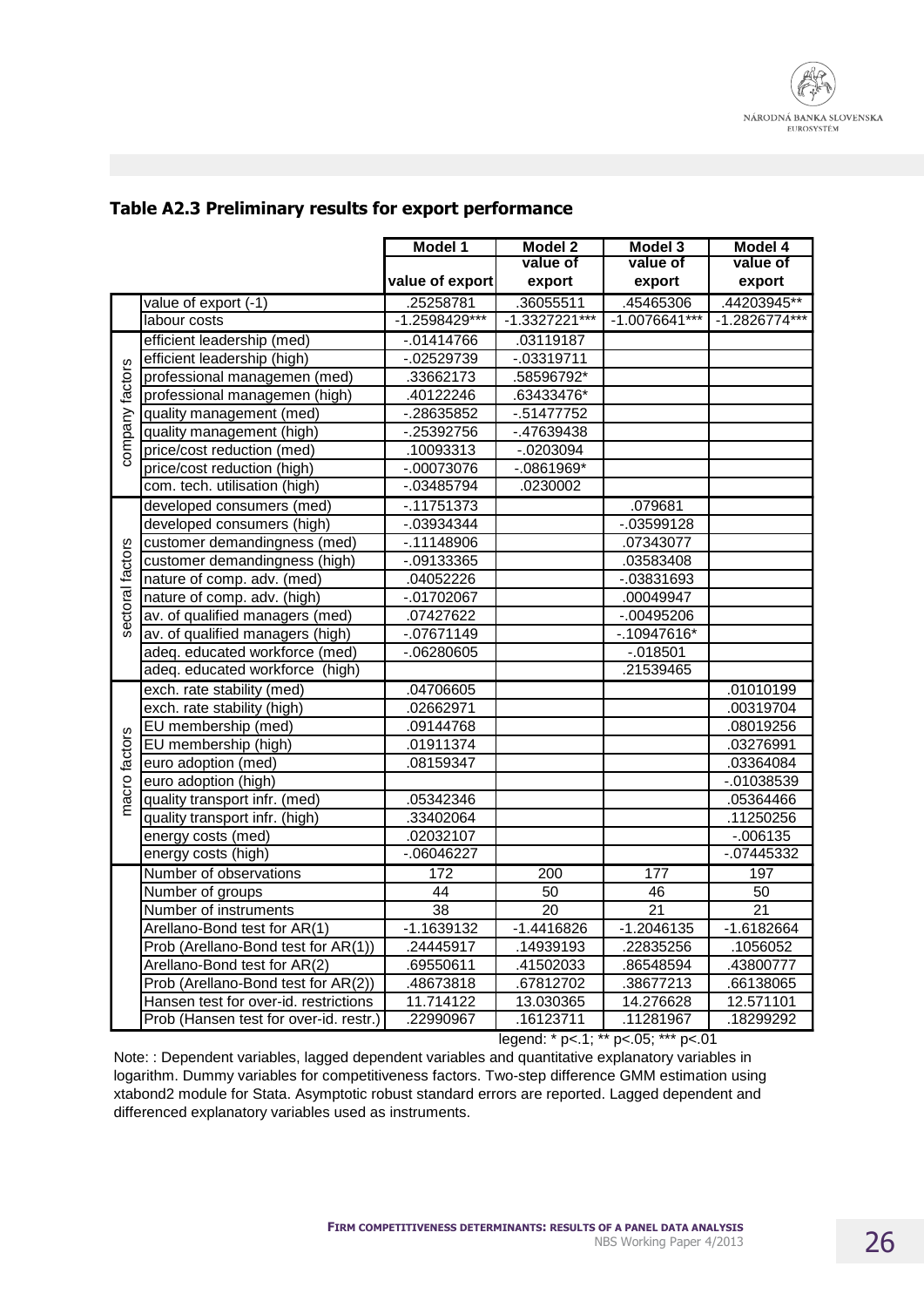|                                                                                                   |                                        | Model 1         | Model 2       | Model 3       | Model 4       |  |  |
|---------------------------------------------------------------------------------------------------|----------------------------------------|-----------------|---------------|---------------|---------------|--|--|
|                                                                                                   |                                        | market share    | market share  | market share  | market share  |  |  |
|                                                                                                   | market share (-1)                      | .37230692**     | .38633207**   | .36313714**   | .37460416**   |  |  |
|                                                                                                   | export share                           | .14630275*      | .12393125*    | .14925332**   | .12404675*    |  |  |
|                                                                                                   | efficient leadership (med)             | 0.11732921      | $-0.01893111$ |               |               |  |  |
|                                                                                                   | efficient leadership (high)            | 0.05839439      | $-0.02286519$ |               |               |  |  |
|                                                                                                   | professional managemen (med)           | 0.10614908      | 0.13599541    |               |               |  |  |
| company factors                                                                                   | professional managemen (high)          | 0.14403172      | 0.13572263    |               |               |  |  |
|                                                                                                   | quality management (med)               | $-0.13373295$   | $-0.12916556$ |               |               |  |  |
|                                                                                                   | quality management (high)              | $-0.05043327$   | $-0.1371889$  |               |               |  |  |
|                                                                                                   | price/cost reduction (med)             | $-0.06870013$   | $-0.05127158$ |               |               |  |  |
|                                                                                                   | price/cost reduction (high)            | $-0.04887681$   | -0.05087984   |               |               |  |  |
|                                                                                                   | com. tech. utilisation (high)          | 0.05606763      | 0.03809587    |               |               |  |  |
|                                                                                                   | developed consumers (med)              | 0.04241743      |               | 0.07705156    |               |  |  |
|                                                                                                   | developed consumers (high)             | 0.04435924      |               | 0.0400025     |               |  |  |
|                                                                                                   | customer demandingness (med)           | $-0.02974793$   |               | $-0.02007473$ |               |  |  |
| sectoral factors                                                                                  | customer demandingness (high)          | 0.01460488      |               | $-0.00643756$ |               |  |  |
|                                                                                                   | nature of comp. adv. (med)             | $-0.06327451$   |               | $-07396457**$ |               |  |  |
|                                                                                                   | nature of comp. adv. (high)            | $-0.05261131$   |               | $-0.04147233$ |               |  |  |
|                                                                                                   | av. of qualified managers (med)        | 0.02478145      |               | $-0.0085995$  |               |  |  |
|                                                                                                   | av. of qualified managers (high)       | 0.02359289      |               | $-0.04986331$ |               |  |  |
|                                                                                                   | adeq. educated workforce (med)         | $-0.03397317$   |               | $-0.03099527$ |               |  |  |
|                                                                                                   | adeq. educated workforce (high)        | $-0.13063005$   |               | $-0.05882515$ |               |  |  |
|                                                                                                   | exch. rate stability (med)             | 0.04272837      |               |               | 0.03336346    |  |  |
|                                                                                                   | exch. rate stability (high)            | 0.05268174      |               |               | 0.02391056    |  |  |
|                                                                                                   | EU membership (med)                    | $-0.10031678*$  |               |               | $-0.03726161$ |  |  |
|                                                                                                   | EU membership (high)                   | $-0.13080932**$ |               |               | $-0.05475907$ |  |  |
|                                                                                                   | euro adoption (med)                    | 0.03511194      |               |               | 0.011402      |  |  |
|                                                                                                   | euro adoption (high)                   |                 |               |               | $-0.00343333$ |  |  |
| macro factors                                                                                     | quality transport infr. (med)          | $-0.03880155$   |               |               | $-0.04100484$ |  |  |
|                                                                                                   | quality transport infr. (high)         | $-0.05293696$   |               |               | $-0.00647698$ |  |  |
|                                                                                                   | energy costs (med)                     | $-0.01823971$   |               |               | 0.00689463    |  |  |
|                                                                                                   | energy costs (high)                    | $-0.03209122$   |               |               | 0.00698967    |  |  |
|                                                                                                   | Number of observations                 | 352             | 402           | 363           | 399           |  |  |
|                                                                                                   | Number of groups                       | 58              | 64            | 60            | 64            |  |  |
|                                                                                                   | Number of instruments                  | 47              | 28            | 29            | 29            |  |  |
|                                                                                                   | Arellano-Bond test for AR(1)           | -1.3633329      | $-1.3231362$  | $-1.1277941$  | $-1.3613878$  |  |  |
|                                                                                                   | Prob (Arellano-Bond test for AR(1))    | 0.17277762      | 0.1857901     | 0.25940688    | 0.17339116    |  |  |
|                                                                                                   | Arellano-Bond test for AR(2)           | 2.0004686       | 1.9475396     | 2.1355066     | 1.9281456     |  |  |
|                                                                                                   | Prob (Arellano-Bond test for AR(2))    | 0.04544969      | 0.05147008    | 0.03271965    | 0.05383702    |  |  |
|                                                                                                   | Hansen test for over-id. restrictions  | 20.555217       | 26.674225     | 23.205564     | 24.950544     |  |  |
|                                                                                                   | Prob (Hansen test for over-id. restr.) | 0.24681953      | 0.06302181    | 0.14267733    | 0.09582207    |  |  |
|                                                                                                   | legend: * p<.1; ** p<.05; *** p<.01    |                 |               |               |               |  |  |
| Note: : Dependent variables, lagged dependent variables and quantitative explanatory variables in |                                        |                 |               |               |               |  |  |
| logarithm. Dummy variables for competitiveness factors. Two-step difference GMM estimation using  |                                        |                 |               |               |               |  |  |
| xtabond2 module for Stata. Asymptotic robust standard errors are reported. Lagged dependent and   |                                        |                 |               |               |               |  |  |
| differenced explanatory variables used as instruments.                                            |                                        |                 |               |               |               |  |  |

#### **Table A2.4 Preliminary results for market share**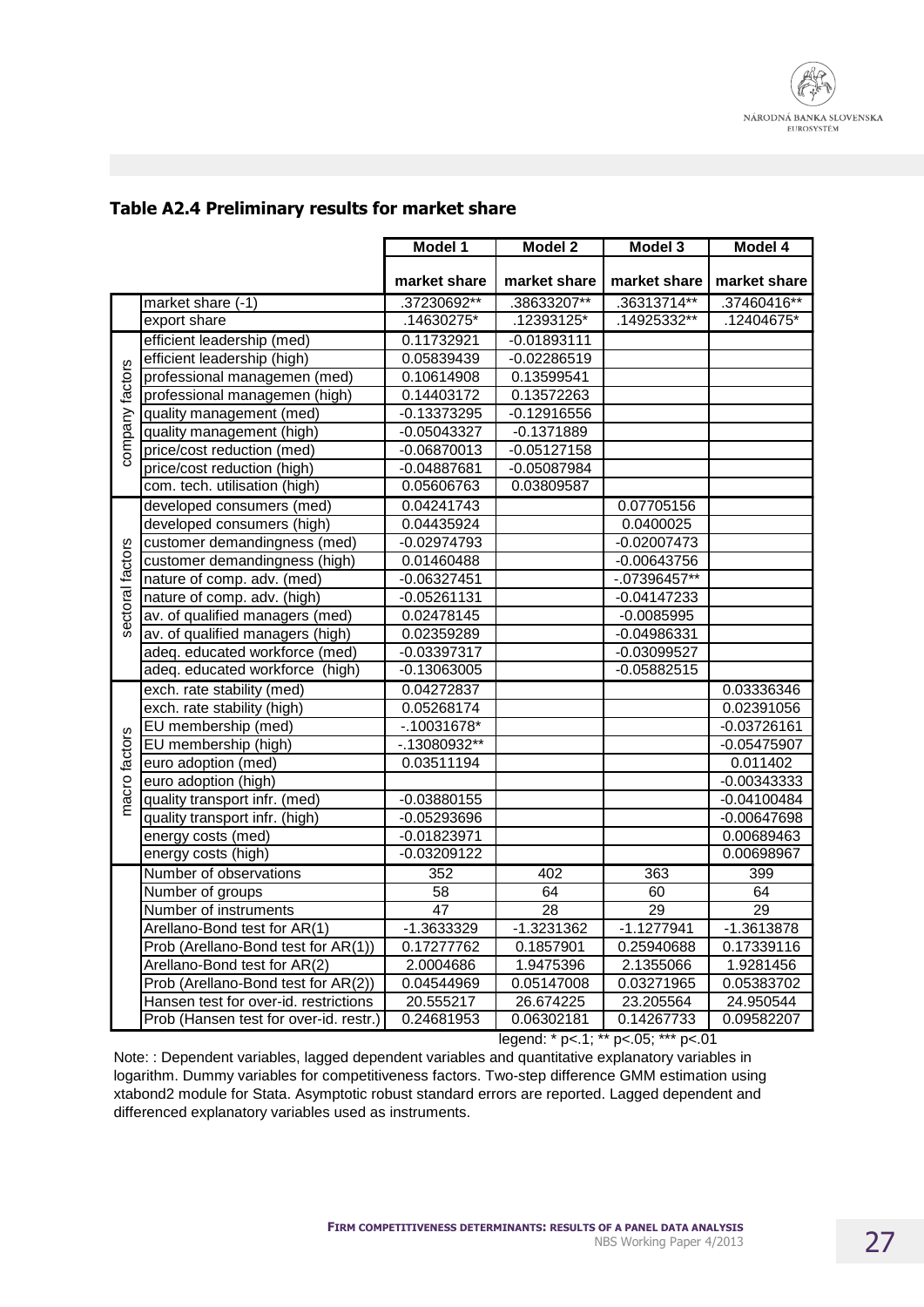

# **ANNEX 4 DETERMINANTS OF TOTAL FACTOR PRODUCTIVITY**

Theory offers several measures of productivity. Policy makers tend to prefer simple labour productivity calculated as output per hour or output per employee. Academics favour total factor productivity (TFP), which reflects overall efficiency of transformation of inputs into output. However, both approaches have their advantages and disadvantages. TFP measure derived as a residual from a production function is more data demanding and its estimation relies on several assumptions. As stated e.g. by Sargent and Rodriguez (2001) TFP is more useful over the long run, assuming that one is confident about the underlying growth process and the quality of capital stock data.

TFP estimation based on Levinsohn and Petrin (2003) methodology requires information on value added, capital, material costs, labour costs and number of employees. The original balance sheet and financial database used throughout the paper does not include information on material costs or value added deflators. The additional data comes from the Statistical Office of the Slovak Republic.<sup>29</sup>

Following the methodology applied in the main part of the paper, we start with full specification which is finally narrowed to factor by factor analysis. Our estimates do not confirm statistically significant impact of basic company characteristics. We also do not find any specification that would satisfy our assumption of productivity being a dynamic process.<sup>30</sup>

Preliminary analysis of significance of top company, sectoral and macro factors (identified by our earlier survey among key Slovak companies) indicate that there might be some positive impact of company management quality, price/cost reduction, or exchange rate stability on company productivity (see the table below). However, our detailed analysis does not confirm statistically significant impact of any of the analysed 15 competitiveness factors in a dynamic setting.

This does not allow us to unambiguously conclude that the competitiveness factors pointed by surveyed companies do no influence their total factor productivity. We have to keep in mind that we face a not insignificant data quality issue. We combine two not necessarily compatible financial databases and we are able to estimate total factor productivity only for one third of the surveyed companies.

j

<sup>&</sup>lt;sup>29</sup> Individual company data are collected within its annual survey in production industries. Six different price deflators are used: GDP deflator for capital; energy sector deflator for material costs; industry, manufacturing industry, construction and services sector deflators for corresponding industries.

 $30$  I.e. we do not find any simple model covering only lagged total factor productivity and quantitative explanatory variable. See table 2 in section 3 for the list of used quantitative variable.